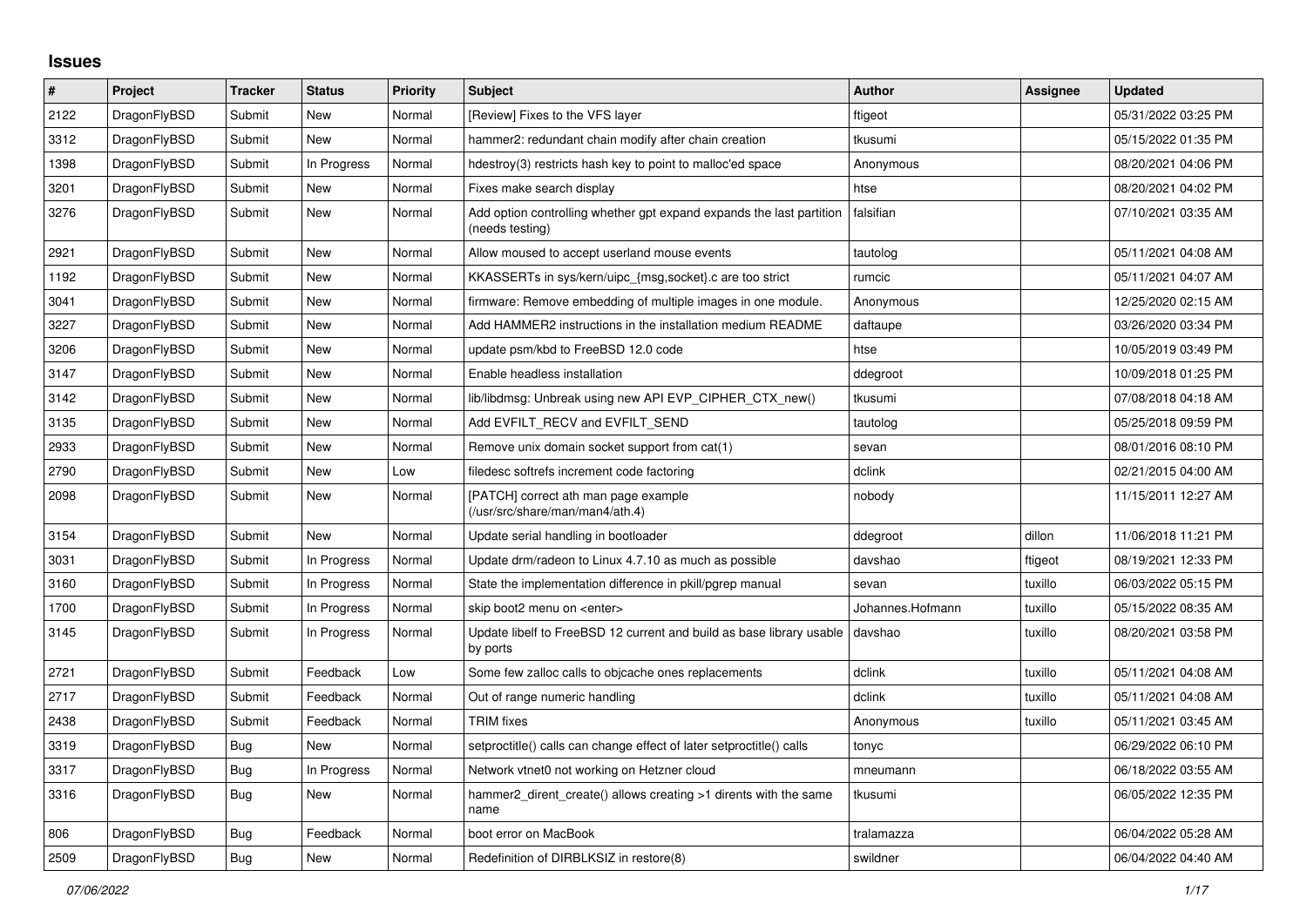| #    | Project      | <b>Tracker</b> | <b>Status</b> | <b>Priority</b> | Subject                                                                                                   | Author           | Assignee | <b>Updated</b>      |
|------|--------------|----------------|---------------|-----------------|-----------------------------------------------------------------------------------------------------------|------------------|----------|---------------------|
| 2360 | DragonFlyBSD | Bug            | In Progress   | Normal          | Wishlist: virtio driver import                                                                            | vsrinivas        |          | 06/04/2022 04:16 AM |
| 3313 | DragonFlyBSD | Bug            | New           | Normal          | Can't boot from my live USB at all. The kernel loading process<br>hangs.                                  | rempas           |          | 06/03/2022 12:16 AM |
| 2498 | DragonFlyBSD | Bug            | New           | Normal          | DFBSD v3.2.2-RELEASE - LIST_FIRST(&bp->b_dep) == NULL"<br>failed in vfs_vmio_release                      | tuxillo          |          | 05/31/2022 04:09 PM |
| 2495 | DragonFlyBSD | <b>Bug</b>     | New           | High            | DFBSD v3.3.0.960.g553fe7 - ocnt != 0" failed in<br>prop_object_release                                    | tuxillo          |          | 05/31/2022 04:08 PM |
| 2042 | DragonFlyBSD | <b>Bug</b>     | <b>New</b>    | Normal          | kernel panic, when run boot0cfg                                                                           | sepherosa        |          | 05/31/2022 03:01 PM |
| 1975 | DragonFlyBSD | Bug            | New           | Normal          | Applications seg fault in select() and poll()                                                             | rumcic           |          | 05/31/2022 02:58 PM |
| 243  | DragonFlyBSD | <b>Bug</b>     | Feedback      | Normal          | weird behavior in the shell                                                                               | swildner         |          | 05/31/2022 02:51 PM |
| 1982 | DragonFlyBSD | <b>Bug</b>     | New           | Low             | There is no linuxulator on x86-64                                                                         | herrgard         |          | 05/31/2022 02:25 PM |
| 1942 | DragonFlyBSD | Bug            | <b>New</b>    | Normal          | locking against myself in getcacheblk()?                                                                  | qhwt.dfly        |          | 05/31/2022 02:15 PM |
| 1899 | DragonFlyBSD | Bug            | <b>New</b>    | Normal          | Keyboard doesn't work                                                                                     | fransm           |          | 05/15/2022 03:32 PM |
| 1877 | DragonFlyBSD | <b>Bug</b>     | New           | Normal          | Freeze during 1st hammer cleanup after new install                                                        | elekktretterr    |          | 05/15/2022 11:43 AM |
| 1818 | DragonFlyBSD | <b>Bug</b>     | <b>New</b>    | Normal          | panic: Bad tailq NEXT (kqueue issue ?)                                                                    | ftigeot          |          | 05/15/2022 11:40 AM |
| 1836 | DragonFlyBSD | Bug            | New           | Normal          | Incorrect TCP checksum show up in tcpdump                                                                 | robgar1          |          | 05/15/2022 11:22 AM |
| 1826 | DragonFlyBSD | Bug            | <b>New</b>    | Normal          | panic during boot: assertion so->so_port  in tcp_input                                                    | ftigeot          |          | 05/15/2022 11:05 AM |
| 1774 | DragonFlyBSD | Bug            | New           | Normal          | New IP header cleanup branch available for testing                                                        | dillon           |          | 05/15/2022 10:59 AM |
| 1727 | DragonFlyBSD | <b>Bug</b>     | Feedback      | Normal          | CD boot panic (2.6.1) (usb?)                                                                              | kiril            |          | 05/15/2022 05:10 AM |
| 3029 | DragonFlyBSD | Bug            | New           | Normal          | Running DflyBSD 4.8 on FreeBSD bhyve as a guest                                                           | iron             |          | 05/13/2022 04:33 AM |
| 3311 | DragonFlyBSD | <b>Bug</b>     | New           | Low             | TrueCrypt support may cause kernel crash                                                                  | arcade@b1t.name  |          | 04/29/2022 06:19 AM |
| 3310 | DragonFlyBSD | Bug            | In Progress   | Normal          | NVMM+QEMU fail to boot with UEFI: Mem Assist Failed<br>[gpa=0xfffffff0]                                   | liweitianux      |          | 01/11/2022 03:22 PM |
| 3300 | DragonFlyBSD | Bug            | New           | Normal          | Running Xvnc from TigerVNC package through the INETD daemon<br>in TCP WAIT mode fails hard                | adrian           |          | 01/08/2022 04:25 AM |
| 3301 | DragonFlyBSD | <b>Bug</b>     | New           | Normal          | Gkrellm from the packages is not showing logged in users in main<br>window, logged in users always $== 0$ | adrian           |          | 01/08/2022 04:24 AM |
| 1947 | DragonFlyBSD | Bug            | <b>New</b>    | Low             | GA-880GM-UD2H (rev. 1.3) AHCI fails to detect disks at the end of<br>the RAID controller                  | eocallaghan      |          | 11/27/2021 08:46 AM |
| 1559 | DragonFlyBSD | <b>Bug</b>     | New           | Normal          | kernel trap                                                                                               | phma             |          | 11/27/2021 08:43 AM |
| 1661 | DragonFlyBSD | Bug            | In Progress   | Normal          | panic on password entry mount smb filesystem                                                              | vsrinivas        |          | 11/27/2021 08:29 AM |
| 1718 | DragonFlyBSD | <b>Bug</b>     | Feedback      | Normal          | IDE disk drive not detected by x86_64 2.6.1 Live CD                                                       | bcox             |          | 11/27/2021 08:25 AM |
| 2459 | DragonFlyBSD | <b>Bug</b>     | Feedback      | Normal          | apic problems with HP Probook 4510s                                                                       | thowe            |          | 11/27/2021 08:22 AM |
| 2644 | DragonFlyBSD | <b>Bug</b>     | Feedback      | Normal          | 3.6.0-REL trap 9 on boot                                                                                  | memmerto         |          | 11/27/2021 08:08 AM |
| 2797 | DragonFlyBSD | Bug            | In Progress   | Low             | vkernels with & without machdep.pmap_mmu_optimize                                                         | yellowrabbit2010 |          | 11/27/2021 08:06 AM |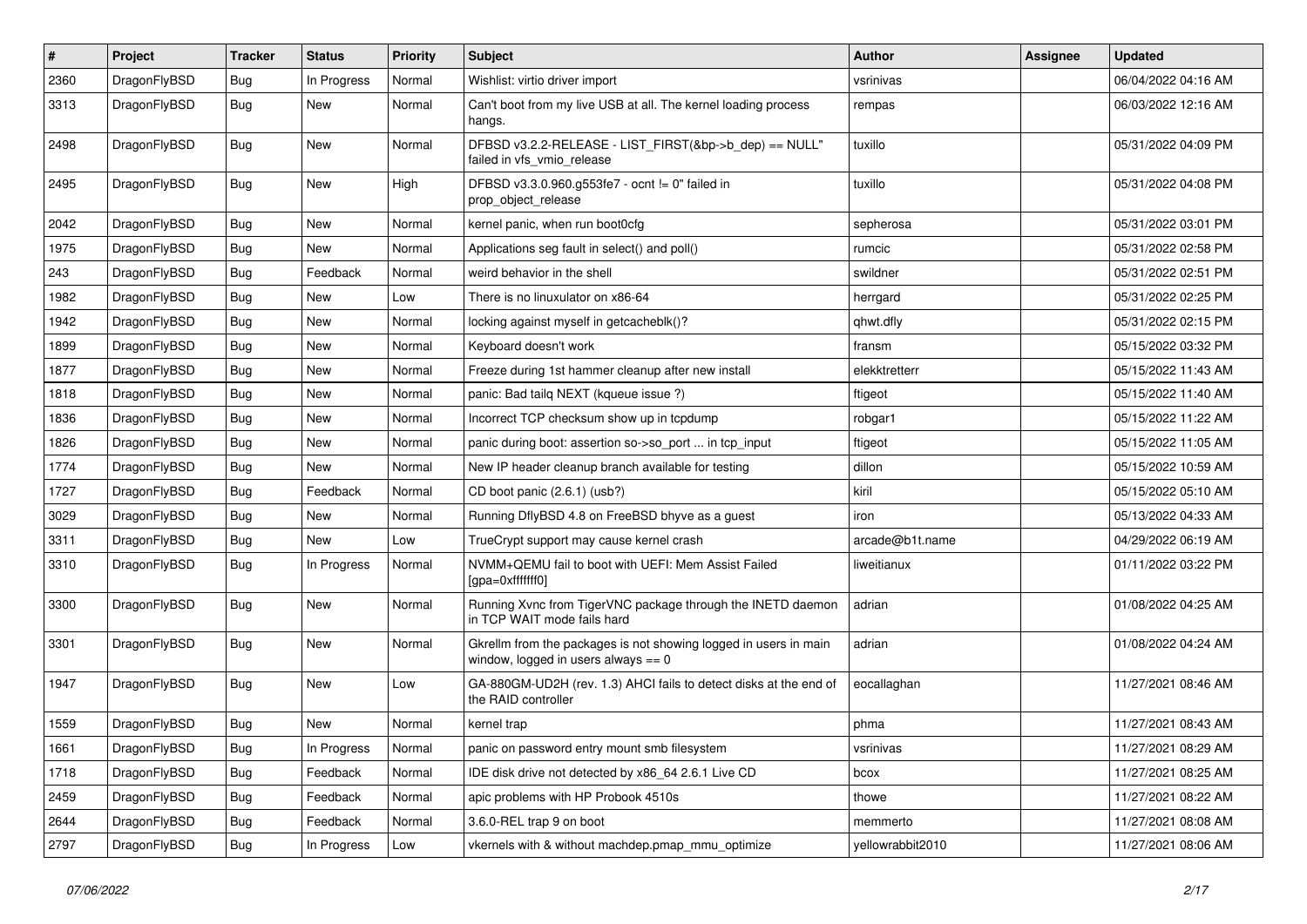| $\sharp$ | Project      | <b>Tracker</b> | <b>Status</b> | <b>Priority</b> | Subject                                                                                                              | <b>Author</b>   | Assignee | <b>Updated</b>      |
|----------|--------------|----------------|---------------|-----------------|----------------------------------------------------------------------------------------------------------------------|-----------------|----------|---------------------|
| 3299     | DragonFlyBSD | Bug            | In Progress   | Normal          | DragonFlyBSD reports utterly wrong uptime (most of the time, right<br>after booting in)                              | adrian          |          | 11/11/2021 01:43 PM |
| 3302     | DragonFlyBSD | Bug            | <b>New</b>    | Normal          | Will not boot on System76 Lemur Pro (lemp10)                                                                         | piecuch         |          | 11/03/2021 10:21 AM |
| 3298     | DragonFlyBSD | <b>Bug</b>     | New           | Normal          | Running "w" and having logged in via XDM through VNC, "w" prints<br>an extra error message                           | piecuch         |          | 10/25/2021 09:16 AM |
| 3189     | DragonFlyBSD | Bug            | New           | Normal          | Allow DragonFly Mail Agent to accept an alternate config via<br>command line switch                                  | iang            |          | 08/16/2021 12:42 AM |
| 3278     | DragonFlyBSD | Bug            | New           | Normal          | Second screen image is distorted                                                                                     | arcade@b1t.name |          | 07/10/2021 03:36 AM |
| 3280     | DragonFlyBSD | <b>Bug</b>     | <b>New</b>    | Normal          | KMS console and i915(4) not working in 6.0                                                                           | cmusser         |          | 07/10/2021 03:35 AM |
| 3282     | DragonFlyBSD | <b>Bug</b>     | <b>New</b>    | Normal          | unexpected errno value from fopen()                                                                                  | bhaible         |          | 07/10/2021 03:34 AM |
| 3283     | DragonFlyBSD | <b>Bug</b>     | <b>New</b>    | Normal          | mknodat() cannot create FIFOs                                                                                        | bhaible         |          | 07/10/2021 03:34 AM |
| 3284     | DragonFlyBSD | <b>Bug</b>     | New           | Normal          | Wrong towlower() result for U+038A                                                                                   | bhaible         |          | 07/10/2021 03:34 AM |
| 3281     | DragonFlyBSD | Bug            | <b>New</b>    | Normal          | Crash after leaving unattended for a while                                                                           | bhaible         |          | 07/10/2021 03:32 AM |
| 2806     | DragonFlyBSD | <b>Bug</b>     | New           | Normal          | failed to configure a link-local address on ath0 (errno = 22)                                                        | Chingyuan       |          | 05/25/2021 01:00 AM |
| 3269     | DragonFlyBSD | <b>Bug</b>     | In Progress   | Normal          | Is double-buffer'd buf still required by HAMMER2 ?                                                                   | tkusumi         |          | 05/12/2021 04:09 PM |
| 2917     | DragonFlyBSD | <b>Bug</b>     | New           | Normal          | da8: reading primary partition table: error accessing offset<br>000000000000 for 512                                 | liweitianux     |          | 05/11/2021 08:43 PM |
| 3113     | DragonFlyBSD | Bug            | In Progress   | Urgent          | Booting vKernel fails due being out of swap space                                                                    | tcullen         |          | 05/11/2021 04:14 AM |
| 3101     | DragonFlyBSD | <b>Bug</b>     | New           | Low             | PFI CGI install not working in dragonflybsd 5.0.1 USB install                                                        | bnegre82        |          | 05/11/2021 04:14 AM |
| 2414     | DragonFlyBSD | <b>Bug</b>     | In Progress   | Normal          | Lenovo S10 acpi freeze (not new)                                                                                     | davshao         |          | 05/11/2021 04:13 AM |
| 2852     | DragonFlyBSD | Bug            | New           | Normal          | Hammer File System - hangs on undo during system boot / mount -<br>will not recover on DragonFlyBSD newer than 3.6.0 | abale           |          | 05/11/2021 04:07 AM |
| 2675     | DragonFlyBSD | Bug            | New           | Low             | Ultimate N WiFi Link 5300 get iwn intr: fatal firmware error on 5GHz                                                 | revuwa          |          | 05/11/2021 04:07 AM |
| 2638     | DragonFlyBSD | <b>Bug</b>     | Feedback      | High            | Fix machdep.pmap_mmu_optimize                                                                                        | tuxillo         |          | 05/11/2021 04:07 AM |
| 2636     | DragonFlyBSD | <b>Bug</b>     | Feedback      | Low             | Add -x flag to iostat (a la solaris)                                                                                 | tuxillo         |          | 05/11/2021 04:07 AM |
| 2631     | DragonFlyBSD | Bug            | In Progress   | Low             | Verify library versioning current with full package build and switch it<br>on (after publishing packages)            | tuxillo         |          | 05/11/2021 04:06 AM |
| 2013     | DragonFlyBSD | <b>Bug</b>     | In Progress   | Normal          | oversized DMA request loop                                                                                           | josepht         |          | 05/11/2021 04:06 AM |
| 1749     | DragonFlyBSD | Bug            | In Progress   | Normal          | HAMMER fsstress panic in hammer_flush_inode_core<br>'ip->flush state != HAMMER FST FLUSH'                            | vsrinivas       |          | 05/11/2021 04:06 AM |
| 1745     | DragonFlyBSD | <b>Bug</b>     | Feedback      | Normal          | kmalloc panic                                                                                                        | josepht         |          | 05/11/2021 04:05 AM |
| 1744     | DragonFlyBSD | <b>Bug</b>     | In Progress   | Normal          | HAMMER fsstress panic in hammer setup child callback                                                                 | vsrinivas       |          | 05/11/2021 04:05 AM |
| 1717     | DragonFlyBSD | <b>Bug</b>     | Feedback      | Normal          | HAMMER panic in hammer_cursor_down()                                                                                 | josepht1        |          | 05/11/2021 04:05 AM |
| 1618     | DragonFlyBSD | <b>Bug</b>     | Feedback      | Normal          | collision for 'struct pmap' when using RPC and <sys user.h=""></sys>                                                 | carenas         |          | 05/11/2021 04:05 AM |
| 1613     | DragonFlyBSD | <b>Bug</b>     | Feedback      | Normal          | USB Keyboard not working on master                                                                                   | elekktretterr   |          | 05/11/2021 04:05 AM |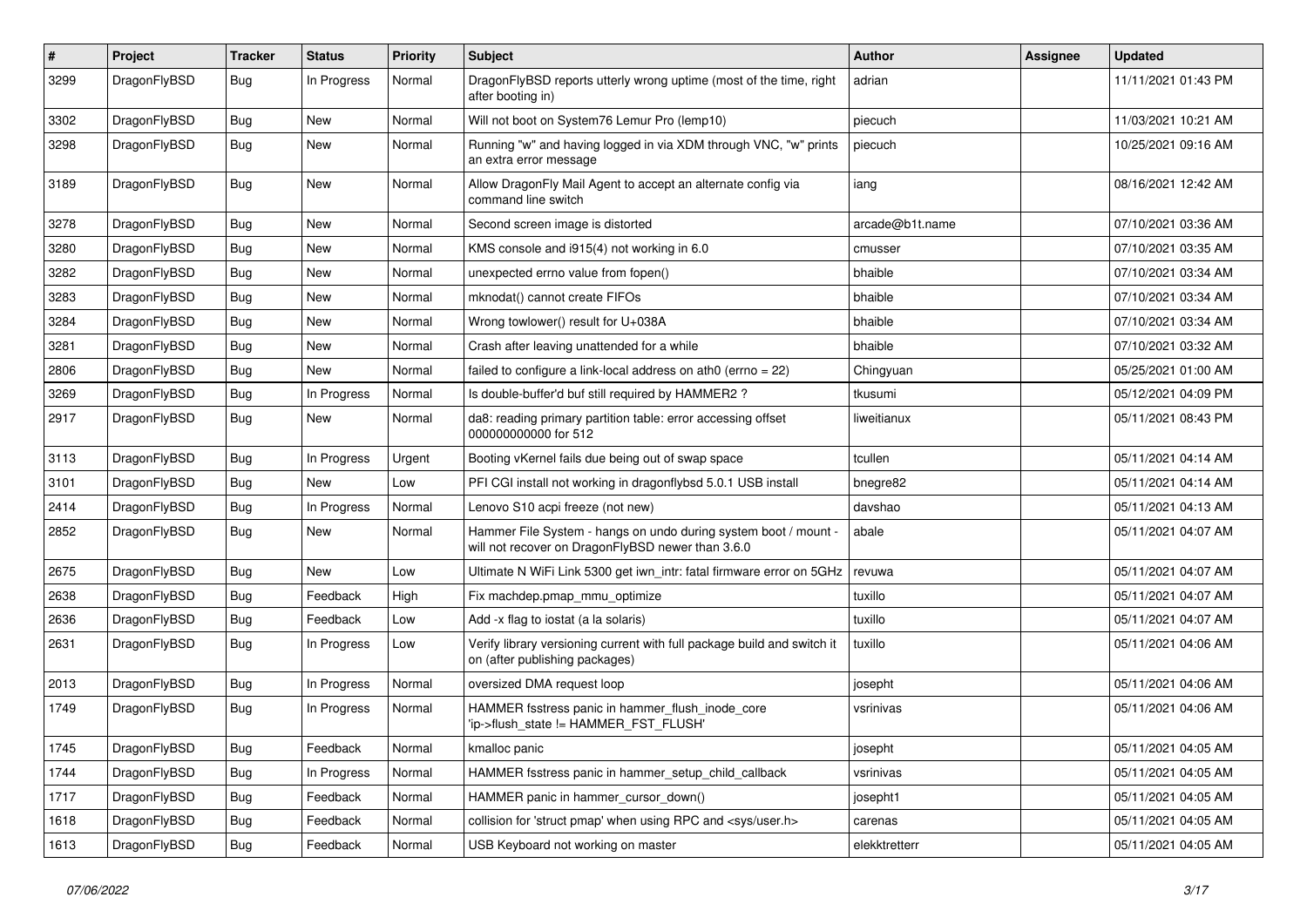| $\sharp$ | Project      | <b>Tracker</b> | <b>Status</b> | <b>Priority</b> | <b>Subject</b>                                                                                                                                            | <b>Author</b>      | <b>Assignee</b> | <b>Updated</b>      |
|----------|--------------|----------------|---------------|-----------------|-----------------------------------------------------------------------------------------------------------------------------------------------------------|--------------------|-----------------|---------------------|
| 1591     | DragonFlyBSD | Bug            | Feedback      | Normal          | Lenovo X301 hangs with AHCI Driver CMD TIMEOUT<br>STS=d0 <bsy></bsy>                                                                                      | eocallaghan        |                 | 05/11/2021 04:05 AM |
| 1577     | DragonFlyBSD | Bug            | Feedback      | Normal          | panic: assertion: leaf->base.obj_id == ip->obj_id in<br>hammer ip delete range                                                                            | qhwt+dfly          |                 | 05/11/2021 04:01 AM |
| 1486     | DragonFlyBSD | Bug            | Feedback      | Normal          | Interrupt storm related to SATA DVD device                                                                                                                | hasso              |                 | 05/11/2021 04:01 AM |
| 1481     | DragonFlyBSD | Bug            | Feedback      | Normal          | panic: assertion: kva p(buf) in soopt from kbuf (after ipfw pipe<br>show, 2.2.1-R)                                                                        | combiner           |                 | 05/11/2021 04:01 AM |
| 1454     | DragonFlyBSD | Bug            | Feedback      | Normal          | Unable to boot from external USB DVD drive                                                                                                                | elekktretterr      |                 | 05/11/2021 04:01 AM |
| 1448     | DragonFlyBSD | Bug            | Feedback      | Normal          | panic: assertion: _tp->tt_msg->tt_cpuid == mycpuid in<br>tcp callout active tcp output tcp usr send netmsg pru send<br>netmsg_service tcpmsg_service_loop | dillon             |                 | 05/11/2021 04:00 AM |
| 1429     | DragonFlyBSD | Bug            | Feedback      | Normal          | vkernel bug - "mfree: m->m_nextpkt != NULL"                                                                                                               | dillon             |                 | 05/11/2021 04:00 AM |
| 1387     | DragonFlyBSD | Bug            | Feedback      | Normal          | zero-size malloc and ps: kvm_getprocs: Bad address                                                                                                        | qhwt+dfly          |                 | 05/11/2021 04:00 AM |
| 1336     | DragonFlyBSD | Bug            | In Progress   | Normal          | Still looking for reports of missed directory entries w/ HAMMER                                                                                           | dillon             |                 | 05/11/2021 04:00 AM |
| 1332     | DragonFlyBSD | Bug            | Feedback      | Normal          | DFBSD 2.2 - Booting usbcdrom/usbsticks on thinkpad hangs on<br>"BTX Halted"                                                                               | tuxillo            |                 | 05/11/2021 04:00 AM |
| 1313     | DragonFlyBSD | Bug            | New           | Low             | Signal code in kernel needs major overhaul (signal queues,<br>si_code, si_addr)                                                                           | hasso              |                 | 05/11/2021 04:00 AM |
| 1282     | DragonFlyBSD | Bug            | Feedback      | Normal          | panic (trap 12) when booting SMP kernel on Atom 330 (dual core)                                                                                           | tomaz.borstnar     |                 | 05/11/2021 04:00 AM |
| 1218     | DragonFlyBSD | Bug            | In Progress   | Normal          | panic: assertion: error == 0 in hammer_start_transaction                                                                                                  | rumcic             |                 | 05/11/2021 04:00 AM |
| 1181     | DragonFlyBSD | Bug            | In Progress   | Normal          | ACX111 panic                                                                                                                                              | elekktretterr      |                 | 05/11/2021 04:00 AM |
| 1148     | DragonFlyBSD | Bug            | In Progress   | Low             | BCM4311 wireless network adapter detected but not functional                                                                                              | archimedes.gaviola |                 | 05/11/2021 04:00 AM |
| 1101     | DragonFlyBSD | Bug            | Feedback      | Normal          | ohci related panic                                                                                                                                        | polachok           |                 | 05/11/2021 04:00 AM |
| 2808     | DragonFlyBSD | Bug            | New           | Normal          | X freeze by switching between X and VT - results in black screen                                                                                          | lukesky333         |                 | 05/11/2021 03:55 AM |
| 2736     | DragonFlyBSD | Bug            | New           | High            | kernel panics on acpi timer probe function                                                                                                                | cnb                |                 | 05/11/2021 03:55 AM |
| 2735     | DragonFlyBSD | Bug            | New           | Urgent          | iwn panics SYSSASSERT                                                                                                                                     | cnb                |                 | 05/11/2021 03:55 AM |
| 2067     | DragonFlyBSD | Bug            | New           | Normal          | sound/pcm: "play interrupt timeout, channel dead"                                                                                                         | matthiasr          |                 | 05/11/2021 03:55 AM |
| 604      | DragonFlyBSD | Bug            | In Progress   | Normal          | 1.8.1-RELEASE - clock runs fast on mainboard ASUS P5A-B                                                                                                   | yeti               |                 | 05/11/2021 03:55 AM |
| 2708     | DragonFlyBSD | <b>Bug</b>     | New           | Normal          | unable to send TCP nor UDP on age(4) interface                                                                                                            | dermiste           |                 | 05/11/2021 03:54 AM |
| 2647     | DragonFlyBSD | <b>Bug</b>     | New           | Normal          | HAMMER panic on 3.6.0                                                                                                                                     | tuxillo            |                 | 05/11/2021 03:54 AM |
| 2641     | DragonFlyBSD | Bug            | <b>New</b>    | Normal          | Panic when loading natapci as module                                                                                                                      | tuxillo            |                 | 05/11/2021 03:54 AM |
| 2630     | DragonFlyBSD | Bug            | New           | Normal          | Bring in latest iconv fixes from FreeBSD10 as well as csmapper<br>updates                                                                                 | tuxillo            |                 | 05/11/2021 03:54 AM |
| 2544     | DragonFlyBSD | <b>Bug</b>     | New           | Normal          | live DVD system boot (menu option 1) caused db> prompt on<br>PE1950                                                                                       | estrabd            |                 | 05/11/2021 03:54 AM |
| 1594     | DragonFlyBSD | <b>Bug</b>     | New           | Normal          | Kernel panic during boot from Live CD on Dell E6400                                                                                                       | bodie              |                 | 05/11/2021 03:54 AM |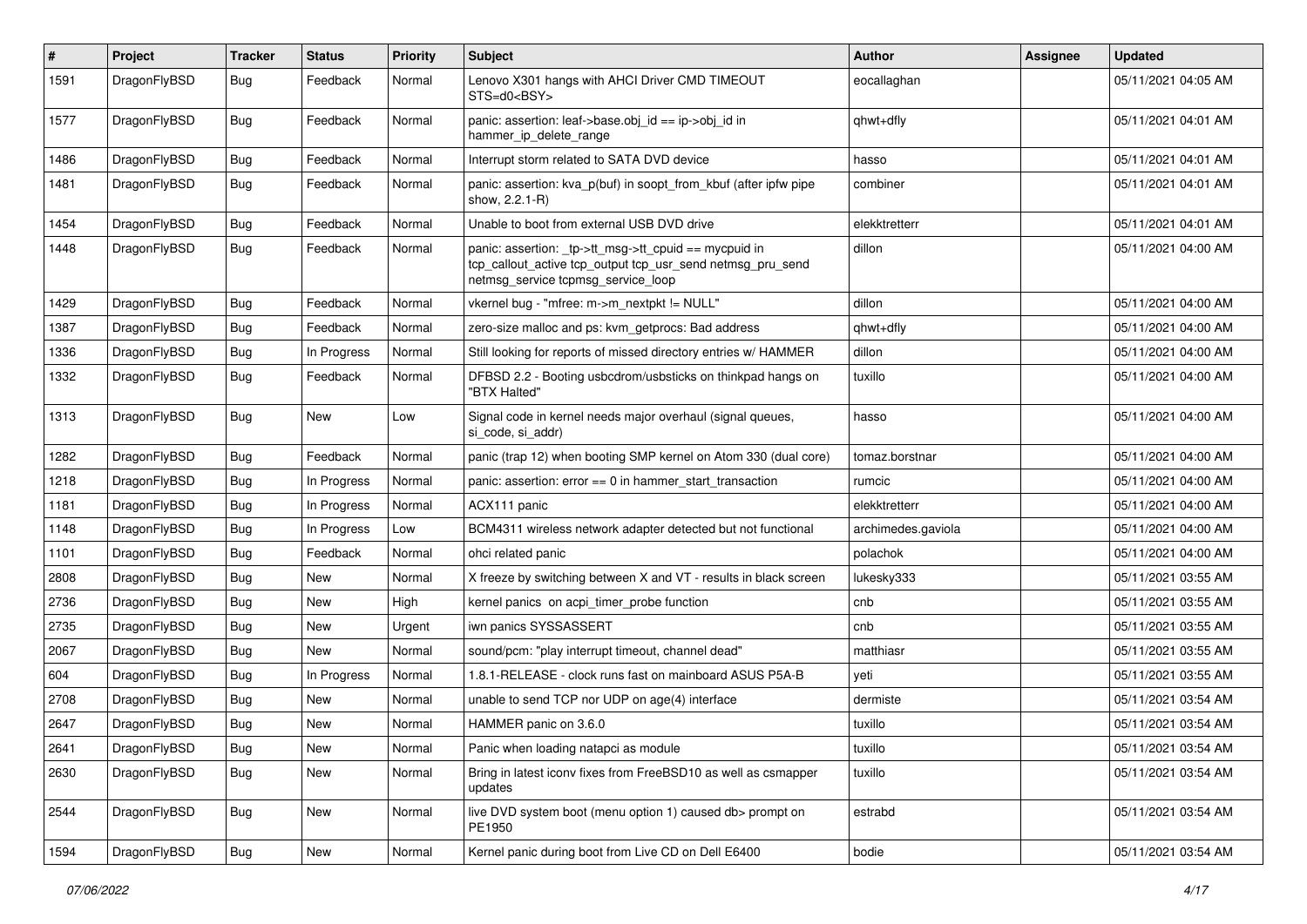| $\pmb{\#}$ | Project      | <b>Tracker</b> | <b>Status</b> | <b>Priority</b> | <b>Subject</b>                                                                          | <b>Author</b>     | Assignee | Updated             |
|------------|--------------|----------------|---------------|-----------------|-----------------------------------------------------------------------------------------|-------------------|----------|---------------------|
| 1368       | DragonFlyBSD | Bug            | In Progress   | Normal          | suspend signal race?                                                                    | qhwt+dfly         |          | 05/11/2021 03:51 AM |
| 884        | DragonFlyBSD | Bug            | In Progress   | High            | Performance/memory problems under filesystem IO load                                    | hasso             |          | 05/11/2021 03:50 AM |
| 3266       | DragonFlyBSD | <b>Bug</b>     | New           | High            | Filesystems broken due to "KKASSERT(count &<br>TOK_COUNTMASK);"                         | tkusumi           |          | 03/15/2021 01:21 PM |
| 3228       | DragonFlyBSD | Bug            | <b>New</b>    | Low             | pfi kif unref: state refcount $\leq$ 0 in dmesg                                         | justin            |          | 03/05/2021 06:39 AM |
| 3252       | DragonFlyBSD | Bug            | <b>New</b>    | Normal          | tcsetattr/tcgetattr set errno incorrectly on non-TTY                                    | tonyc             |          | 10/26/2020 09:34 PM |
| 3249       | DragonFlyBSD | Bug            | <b>New</b>    | Normal          | HAMMER2 fsync(2) not working properly                                                   | tkusumi           |          | 09/21/2020 07:07 AM |
| 3247       | DragonFlyBSD | <b>Bug</b>     | <b>New</b>    | Normal          | Kernel panic doing nothing much                                                         | phma              |          | 09/12/2020 11:40 PM |
| 3243       | DragonFlyBSD | Bug            | <b>New</b>    | Normal          | SMART status not reported properly for SSD disks                                        | daftaupe          |          | 09/09/2020 11:03 PM |
| 3246       | DragonFlyBSD | Bug            | <b>New</b>    | Normal          | HAMMER2 unable to handle ENOSPC properly                                                | tkusumi           |          | 09/04/2020 11:11 AM |
| 2587       | DragonFlyBSD | Bug            | New           | Normal          | SATA DVD writer not detected by DragonFly                                               | srussell          |          | 09/04/2020 08:55 AM |
| 3245       | DragonFlyBSD | Bug            | <b>New</b>    | Normal          | panic: free: guard1x fail, i915 load from loader.conf                                   | polachok          |          | 08/21/2020 10:36 AM |
| 3107       | DragonFlyBSD | Bug            | <b>New</b>    | Low             | ACPI interrupt storm when loading i915 on Lenovo T460                                   | oyvinht           |          | 07/15/2020 07:01 AM |
| 3170       | DragonFlyBSD | Bug            | <b>New</b>    | Normal          | repeatable nfsd crash                                                                   | tse               |          | 06/11/2020 05:52 AM |
| 3208       | DragonFlyBSD | Bug            | <b>New</b>    | Normal          | Crash related to nfsd                                                                   | tse               |          | 06/11/2020 05:52 AM |
| 3240       | DragonFlyBSD | Bug            | <b>New</b>    | High            | compile error because of openssl with /usr/dports/security/rhash for<br>mysql 8 install | <b>UlasSAYGIN</b> |          | 06/04/2020 08:05 AM |
| 3239       | DragonFlyBSD | <b>Bug</b>     | <b>New</b>    | Normal          | unable to SIGKILL glitched emacs                                                        | piecuch           |          | 05/26/2020 03:30 AM |
| 3238       | DragonFlyBSD | <b>Bug</b>     | New           | Normal          | race conditions when printing from vkernel console                                      | piecuch           |          | 05/19/2020 02:50 PM |
| 3235       | DragonFlyBSD | Bug            | <b>New</b>    | Normal          | Kernel panic in devfs_vnops.c                                                           | mneumann          |          | 04/28/2020 07:00 AM |
| 3197       | DragonFlyBSD | <b>Bug</b>     | <b>New</b>    | Normal          | DragonFly upgrades                                                                      | tse               |          | 04/18/2020 04:18 PM |
| 3226       | DragonFlyBSD | Bug            | <b>New</b>    | Normal          | Xorg freezes in vm: thread stuck in "objtrm1"                                           | peeter            |          | 04/08/2020 02:10 AM |
| 3231       | DragonFlyBSD | <b>Bug</b>     | <b>New</b>    | Normal          | wifi drops on 5.8                                                                       | tse               |          | 04/06/2020 05:08 AM |
| 3219       | DragonFlyBSD | <b>Bug</b>     | <b>New</b>    | Normal          | x11/xorg port can not be build                                                          | <b>UlasSAYGIN</b> |          | 03/31/2020 08:57 AM |
| 3225       | DragonFlyBSD | Bug            | <b>New</b>    | Normal          | nfsd freeze when using gemu                                                             | tse               |          | 03/17/2020 11:52 AM |
| 3224       | DragonFlyBSD | <b>Bug</b>     | <b>New</b>    | Normal          | Kernel panic when trying to ping6                                                       | zhtw              |          | 03/08/2020 08:55 AM |
| 3222       | DragonFlyBSD | <b>Bug</b>     | <b>New</b>    | Normal          | gcc - undefined reference to '__atomic_load' (missing libatomic?)                       | mneumann          |          | 02/08/2020 02:45 AM |
| 3218       | DragonFlyBSD | <b>Bug</b>     | <b>New</b>    | Normal          | Kernel panics are not sent to comconsole when booted over EFI                           | mqudsi            |          | 12/02/2019 08:52 PM |
| 3217       | DragonFlyBSD | <b>Bug</b>     | <b>New</b>    | Normal          | rescue tools: make install fails if rescue folder doesn't exist                         | t dfbsd           |          | 11/27/2019 08:16 PM |
| 3215       | DragonFlyBSD | Bug            | <b>New</b>    | Normal          | Hang in tcdrain(3) after write(3)                                                       | noloader          |          | 11/25/2019 03:08 PM |
| 3209       | DragonFlyBSD | Bug            | <b>New</b>    | Normal          | svc has some minor bugs                                                                 | arcade@b1t.name   |          | 10/24/2019 09:08 AM |
| 3199       | DragonFlyBSD | Bug            | New           | Normal          | PFS label not found panic                                                               | tse               |          | 08/21/2019 03:51 AM |
| 3196       | DragonFlyBSD | Bug            | <b>New</b>    | Normal          | test issue after redmine upgrade (2)                                                    | tuxillo           |          | 07/05/2019 04:33 AM |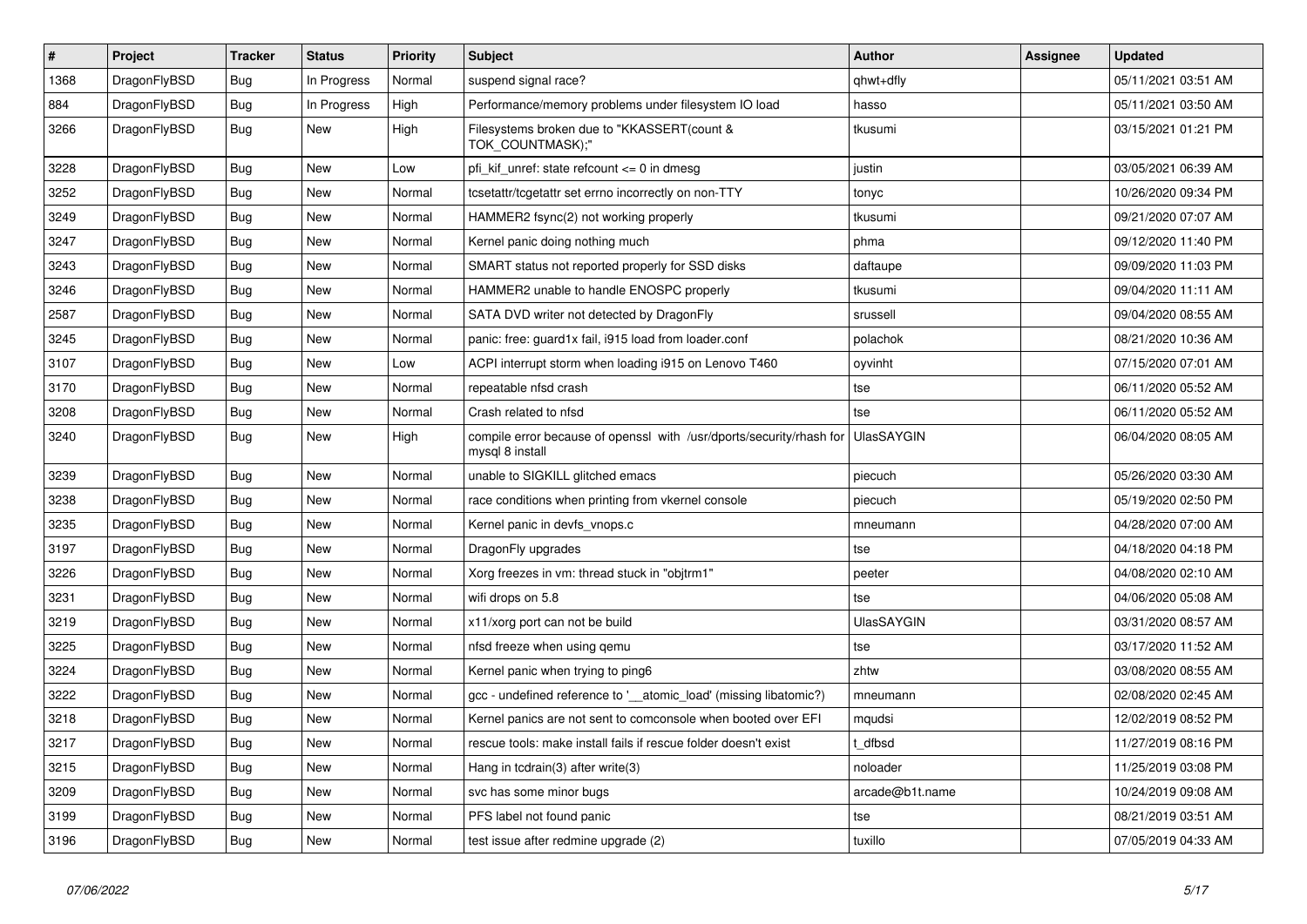| $\vert$ # | <b>Project</b> | <b>Tracker</b> | <b>Status</b> | <b>Priority</b> | <b>Subject</b>                                                                                                                                              | <b>Author</b>          | Assignee | <b>Updated</b>      |
|-----------|----------------|----------------|---------------|-----------------|-------------------------------------------------------------------------------------------------------------------------------------------------------------|------------------------|----------|---------------------|
| 3194      | DragonFlyBSD   | Bug            | <b>New</b>    | High            | Hammer kernel crash on mirror-stream of PFS after upgrade<br>(assertion "cursor->flags &<br>HAMMER_CURSOR_ITERATE_CHECK" failed in<br>hammer btree iterate) | Anonymous              |          | 06/29/2019 01:32 PM |
| 3047      | DragonFlyBSD   | Bug            | <b>New</b>    | Normal          | <b>HAMMER critical write error</b>                                                                                                                          | samuel                 |          | 06/19/2019 09:50 AM |
| 3124      | DragonFlyBSD   | Bug            | <b>New</b>    | High            | DragonFlyBSD 5.0.2 with Hammer2 with UEFI install doesn't boot                                                                                              | wiesl                  |          | 06/18/2019 05:07 AM |
| 1850      | DragonFlyBSD   | Bug            | <b>New</b>    | Normal          | volume-add on hammer root fs panic                                                                                                                          | Johannes.Hofmann       |          | 04/18/2019 04:27 AM |
| 3184      | DragonFlyBSD   | <b>Bug</b>     | <b>New</b>    | Normal          | tsleep(9) return value when PCATCH specified                                                                                                                | tkusumi                |          | 04/03/2019 06:49 AM |
| 3152      | DragonFlyBSD   | Bug            | Feedback      | Normal          | Console's size in ttyv0 and single user mode is sticking to 80x25,<br>while ttyv1 can make use of the whole screen                                          | overtime               |          | 02/24/2019 01:08 AM |
| 3165      | DragonFlyBSD   | <b>Bug</b>     | <b>New</b>    | Normal          | Looping at boot time                                                                                                                                        | gop                    |          | 12/28/2018 01:04 PM |
| 1580      | DragonFlyBSD   | Bug            | Feedback      | Normal          | Panic (Fatal trap 12: page fault while in kernel mode) while playing<br>with pf and netif names                                                             | rumcic                 |          | 12/21/2018 01:21 AM |
| 3141      | DragonFlyBSD   | <b>Bug</b>     | <b>New</b>    | Normal          | dhclient blocks boot process                                                                                                                                | rowo                   |          | 12/16/2018 11:01 AM |
| 2250      | DragonFlyBSD   | Bug            | New           | Normal          | Kernel panic                                                                                                                                                | adamk                  |          | 11/23/2018 01:10 AM |
| 3157      | DragonFlyBSD   | Bug            | <b>New</b>    | Normal          | TP-Link UE300 not working in 5.2-RELEASE                                                                                                                    | tuxillo                |          | 11/15/2018 02:08 PM |
| 2287      | DragonFlyBSD   | Bug            | New           | Normal          | HAMMER(ROOT) Illegal UNDO TAIL signature at<br>300000001967c000                                                                                             | y0n3t4n1               |          | 11/07/2018 01:22 AM |
| 2898      | DragonFlyBSD   | Bug            | New           | Normal          | <b>HAMMER</b> panic                                                                                                                                         | pavalos                |          | 11/03/2018 07:05 AM |
| 3120      | DragonFlyBSD   | Bug            | <b>New</b>    | Normal          | Intel AC 8260 firmware does not load                                                                                                                        | Vintodrimmer           |          | 08/28/2018 03:30 AM |
| 3143      | DragonFlyBSD   | Bug            | New           | Normal          | assertion "0" failed in hammer2 inode xop chain sync                                                                                                        | cbin                   |          | 07/18/2018 12:50 PM |
| 3139      | DragonFlyBSD   | Bug            | New           | Normal          | USB Mouse Does Not Work in DragonflyBSD guest on VirtualBox                                                                                                 | chiguy1256             |          | 06/24/2018 10:14 PM |
| 3134      | DragonFlyBSD   | <b>Bug</b>     | <b>New</b>    | Normal          | RFC 3021 (/31 networks) appear to be unsupported                                                                                                            | jailbird               |          | 05/16/2018 11:03 PM |
| 3132      | DragonFlyBSD   | Bug            | New           | Low             | unifdef mined                                                                                                                                               | bcallah                |          | 04/26/2018 08:34 PM |
| 3129      | DragonFlyBSD   | Bug            | <b>New</b>    | High            | Kernel panic with 5.2.0 on A2SDi-4C-HLN4F                                                                                                                   | stateless              |          | 04/24/2018 12:50 AM |
| 1521      | DragonFlyBSD   | Bug            | Feedback      | Normal          | amd64 2.4 livecd won't mount root at boot                                                                                                                   | bolapara               |          | 01/28/2018 03:45 AM |
| 3117      | DragonFlyBSD   | Bug            | <b>New</b>    | Normal          | Problem with colours if "intel" video-driver used                                                                                                           | dpostolov              |          | 01/07/2018 11:35 PM |
| 3116      | DragonFlyBSD   | Bug            | <b>New</b>    | Normal          | da0 detects on very big volume if to remove usb install stick and<br>reboot on Intel NUC5PPYH                                                               | dpostolov              |          | 01/07/2018 09:40 PM |
| 3111      | DragonFlyBSD   | Bug            | In Progress   | High            | Mouse lags every second heavily under X11                                                                                                                   | mneumann               |          | 12/12/2017 09:46 PM |
| 3110      | DragonFlyBSD   | Bug            | New           | Normal          | crash with ipfw3 under load                                                                                                                                 | bnegre82               |          | 12/09/2017 06:22 AM |
| 3076      | DragonFlyBSD   | Bug            | <b>New</b>    | Normal          | sys/dev/netif/ig hal/e1000 ich8lan.c:1594: sanity checking mixup?                                                                                           | dcb                    |          | 10/11/2017 01:58 AM |
| 3025      | DragonFlyBSD   | <b>Bug</b>     | <b>New</b>    | Normal          | sys/dev/powermng/powernow/powernow.c:284: bad comparison?                                                                                                   | dcb                    |          | 09/23/2017 07:45 AM |
| 3052      | DragonFlyBSD   | Bug            | <b>New</b>    | Normal          | panic DragonFly v4.8.1-RELEASE by mounting a malformed NTFS<br>image [64.000]                                                                               | open.source@ribose.com |          | 08/14/2017 03:22 AM |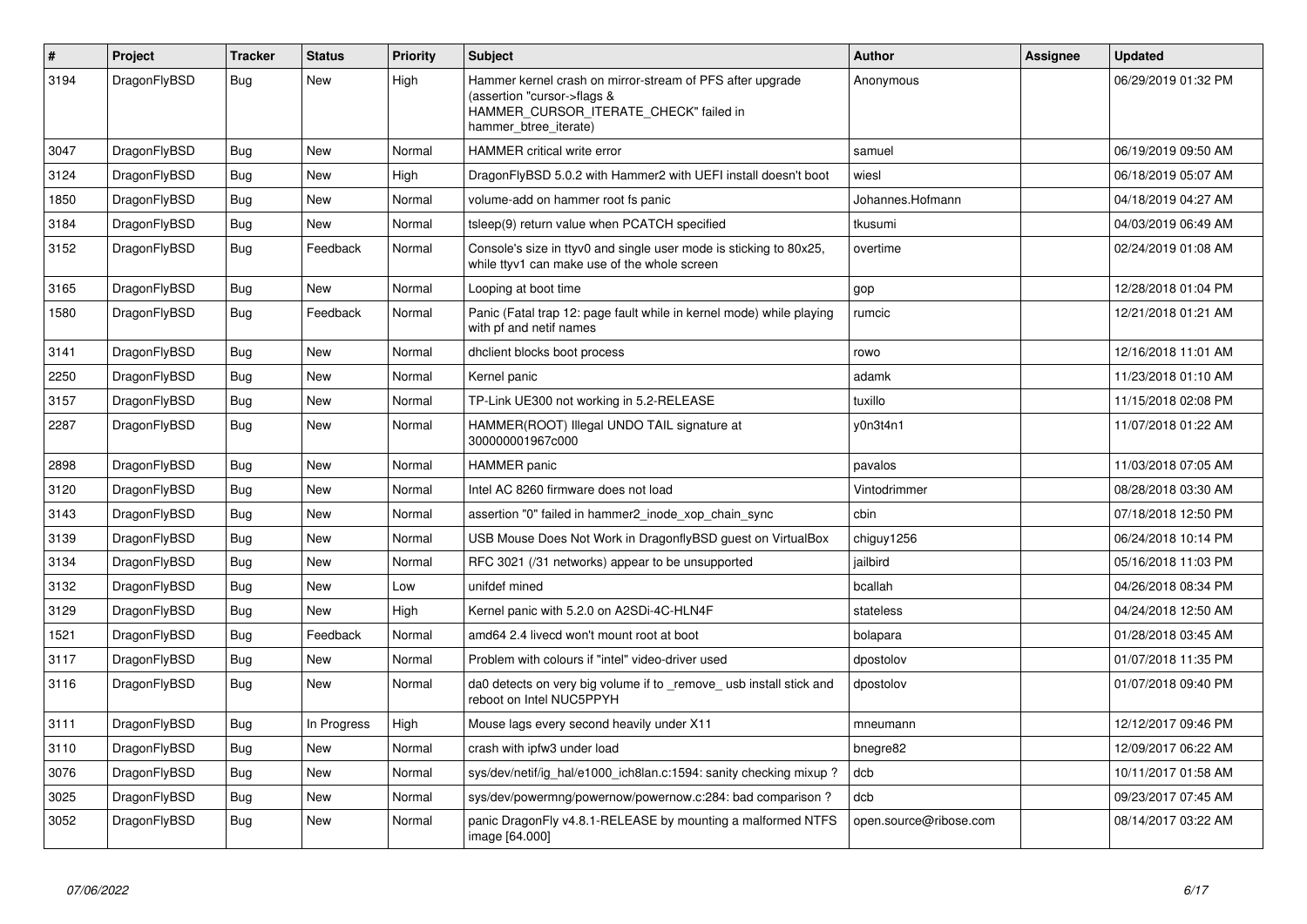| $\#$ | Project      | <b>Tracker</b> | <b>Status</b> | <b>Priority</b> | Subject                                                                                                 | Author                 | Assignee | <b>Updated</b>      |
|------|--------------|----------------|---------------|-----------------|---------------------------------------------------------------------------------------------------------|------------------------|----------|---------------------|
| 3051 | DragonFlyBSD | Bug            | <b>New</b>    | Normal          | panic DragonFly v4.8.1-RELEASE by mounting a malformed NTFS<br>image [12.000]                           | open.source@ribose.com |          | 08/14/2017 03:20 AM |
| 3049 | DragonFlyBSD | <b>Bug</b>     | <b>New</b>    | Normal          | panic DragonFly v4.8.1-RELEASE by mounting a malformed<br>msdosfs image [12.128]                        | open.source@ribose.com |          | 08/14/2017 02:53 AM |
| 3011 | DragonFlyBSD | Bug            | In Progress   | Normal          | dragonfly/sys/dev/netif/re/re.c: suspicious code?                                                       | dcb                    |          | 07/29/2017 01:26 AM |
| 3036 | DragonFlyBSD | <b>Bug</b>     | New           | Normal          | panic in icmp_redirect_start() ASSERT_IN_NETISR(0)                                                      | tautolog               |          | 05/11/2017 07:27 PM |
| 3035 | DragonFlyBSD | Bug            | <b>New</b>    | Normal          | panic: assertion "cpu >= 0 && cpu < ncpus" failed in netisr_cpuport<br>at /usr/src/sys/net/netisr2.h:87 | masu                   |          | 05/11/2017 01:24 AM |
| 3021 | DragonFlyBSD | Bug            | In Progress   | Normal          | sys/dev/drm/i915/i915_gem_stolen.c:115]: (error) Signed integer<br>overflow for expression '65535<<20'  | dcb                    |          | 04/11/2017 12:46 PM |
| 3024 | DragonFlyBSD | Bug            | New           | Low             | sys/dev/netif/wi/if_wi.c:1090]: (style) Redundant condition                                             | dcb                    |          | 04/11/2017 11:56 AM |
| 3022 | DragonFlyBSD | <b>Bug</b>     | New           | Normal          | sys/dev/netif/ath/ath/if ath.c:2142: strange bitmask?                                                   | dcb                    |          | 04/11/2017 11:49 AM |
| 3018 | DragonFlyBSD | Bug            | <b>New</b>    | Normal          | sys/bus/u4b/wlan/if_run.c:5464]: (style) Redundant condition                                            | dcb                    |          | 04/11/2017 11:26 AM |
| 3006 | DragonFlyBSD | <b>Bug</b>     | <b>New</b>    | Normal          | boot0cfg: panic in kern udev.c in function udev dict set cstr when<br>installing in VirtualBox          | MichiGreat             |          | 04/01/2017 02:22 PM |
| 2994 | DragonFlyBSD | Bug            | <b>New</b>    | Normal          | Intermittent boot hangs after git: hammer - HAMMER Version 7                                            | davshao                |          | 03/30/2017 02:06 PM |
| 2972 | DragonFlyBSD | <b>Bug</b>     | New           | Normal          | ipfw3 "deny to me" does not work correctly                                                              | mneumann               |          | 12/27/2016 12:11 PM |
| 2970 | DragonFlyBSD | <b>Bug</b>     | New           | Normal          | kernel 4.7: "Is -I" causes panic on UDF filesystem: "bgetvp -<br>overlapping buffer"                    | peeter                 |          | 12/21/2016 02:46 AM |
| 1307 | DragonFlyBSD | <b>Bug</b>     | In Progress   | Normal          | hammer tid -2 shows unexpected result                                                                   | corecode               |          | 10/18/2016 05:29 PM |
| 2526 | DragonFlyBSD | Bug            | <b>New</b>    | Normal          | hammer cleanup doesn't run on first day of DST                                                          | pavalos                |          | 10/18/2016 05:28 PM |
| 2958 | DragonFlyBSD | Bug            | Feedback      | Normal          | Hammer FS dies during pruning after massive write load                                                  | neilb                  |          | 10/11/2016 04:20 AM |
| 2957 | DragonFlyBSD | <b>Bug</b>     | Feedback      | Normal          | swapoff -a followed by swapon -a doesn't give your swap back                                            | neilb                  |          | 10/09/2016 04:17 AM |
| 2915 | DragonFlyBSD | Bug            | New           | High            | Hammer mirror-copy problem                                                                              | t dfbsd                |          | 08/25/2016 05:28 AM |
| 2936 | DragonFlyBSD | <b>Bug</b>     | New           | Normal          | loader.efi crashes while loading kernel                                                                 | spaceille              |          | 08/20/2016 06:17 AM |
| 2931 | DragonFlyBSD | <b>Bug</b>     | <b>New</b>    | Low             | 'gdb' of 'vkernel' unable to print backtrace                                                            | tofergus               |          | 07/26/2016 01:51 PM |
| 2930 | DragonFlyBSD | Bug            | <b>New</b>    | High            | 'objcache' causes panic during 'nfs readdir'                                                            | tofergus               |          | 07/26/2016 01:09 PM |
| 2924 | DragonFlyBSD | Bug            | New           | Normal          | cat -v fails to tag characters in extended table with M- prefix with<br>some locales                    | sevan                  |          | 07/11/2016 07:18 AM |
| 2878 | DragonFlyBSD | Bug            | <b>New</b>    | Low             | [fix] CCVER problem when using clang and cpu extensions<br>(intrinsics)                                 | arcade@b1t.name        |          | 06/24/2016 04:25 AM |
| 2891 | DragonFlyBSD | Bug            | New           | Normal          | Kernel panic in IEEE802.11 related code                                                                 | shamaz                 |          | 05/29/2016 05:49 PM |
| 2890 | DragonFlyBSD | <b>Bug</b>     | New           | Normal          | not able to boot usb installer on Toshiba Chromebook 2                                                  | johnnywhishbone        |          | 02/22/2016 03:42 AM |
| 2892 | DragonFlyBSD | <b>Bug</b>     | New           | Normal          | swap_pager:indefinite wait bufferf error                                                                | lhmwzy                 |          | 02/21/2016 10:32 PM |
| 2887 | DragonFlyBSD | <b>Bug</b>     | New           | Low             | Missing extattr_namespace_to_string and<br>extattr_string_to_namespace functions                        | rubenk                 |          | 02/06/2016 05:09 AM |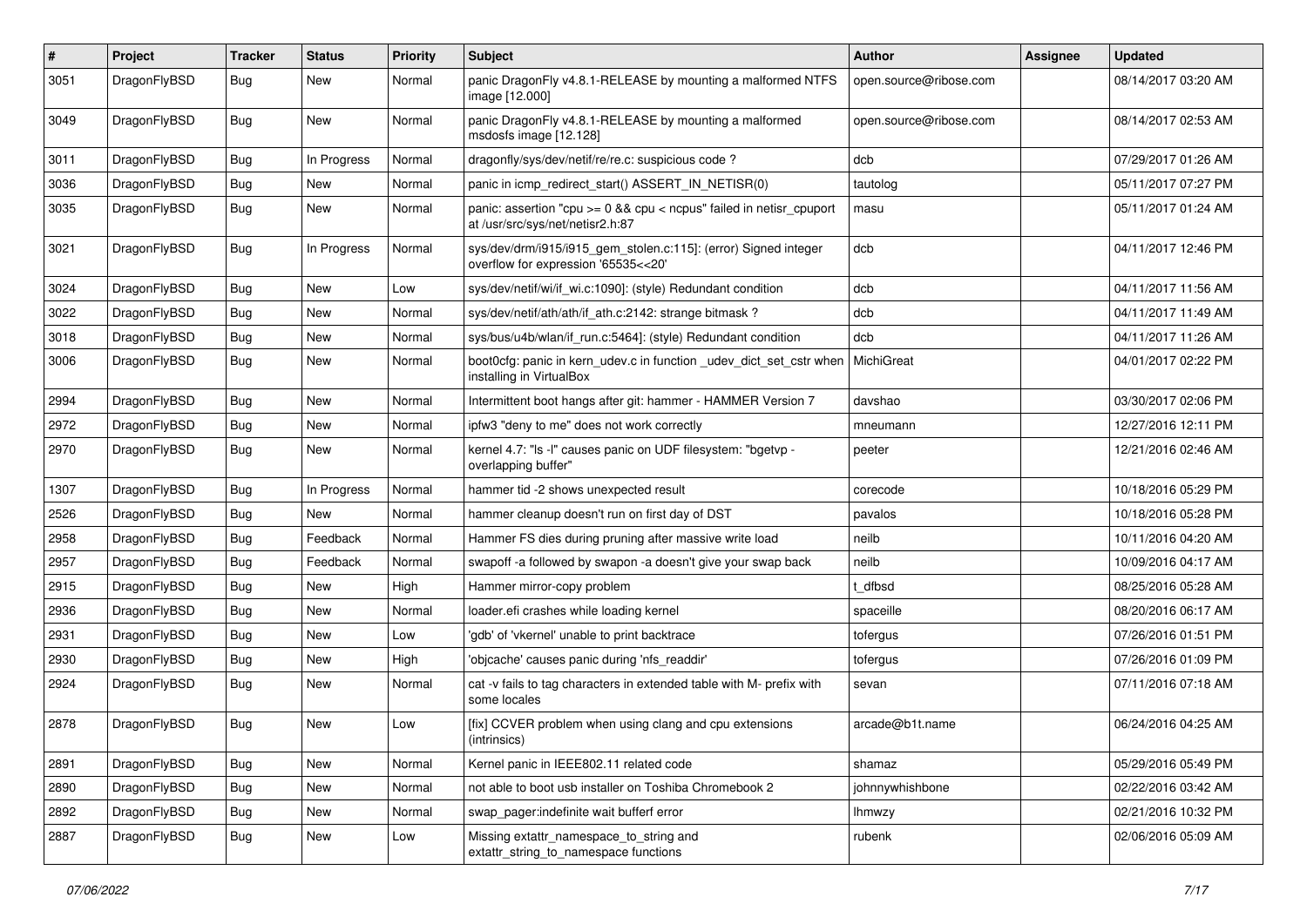| $\sharp$ | Project      | <b>Tracker</b> | <b>Status</b> | <b>Priority</b> | Subject                                                                                                       | <b>Author</b>    | Assignee | <b>Updated</b>      |
|----------|--------------|----------------|---------------|-----------------|---------------------------------------------------------------------------------------------------------------|------------------|----------|---------------------|
| 2886     | DragonFlyBSD | Bug            | New           | Normal          | dragonfly mail agent: sending a testmail causes high system load                                              | worf             |          | 02/05/2016 05:53 AM |
| 2882     | DragonFlyBSD | Bug            | <b>New</b>    | Low             | bridge sends packets from individual interfaces                                                               | arcade@b1t.name  |          | 01/09/2016 12:43 PM |
| 2881     | DragonFlyBSD | <b>Bug</b>     | <b>New</b>    | Normal          | Pulseaudio hangs/resets system when starting X11                                                              | mneumann         |          | 01/09/2016 03:08 AM |
| 2877     | DragonFlyBSD | <b>Bug</b>     | New           | Low             | sed fails when working with UTF-8 locale and non-UTF symbols                                                  | arcade@b1t.name  |          | 12/30/2015 11:20 AM |
| 2674     | DragonFlyBSD | Bug            | <b>New</b>    | Normal          | <b>GPT Support</b>                                                                                            | ftigeot          |          | 12/28/2015 02:54 PM |
| 2874     | DragonFlyBSD | Bug            | New           | Normal          | make world DESTDIR=/emptydir fails                                                                            | pascii           |          | 12/25/2015 07:04 AM |
| 2863     | DragonFlyBSD | <b>Bug</b>     | New           | Normal          | HAMMER synch tid is zero                                                                                      | shamaz           |          | 12/12/2015 11:24 PM |
| 2859     | DragonFlyBSD | <b>Bug</b>     | New           | Low             | Installer configuration menu always highlights "Select timezone", no<br>matter which step was last completed. | cgag             |          | 12/02/2015 01:54 PM |
| 2858     | DragonFlyBSD | <b>Bug</b>     | New           | Low             | Installer "Local or UTC" question should have "No" selected by<br>default.                                    | cgag             |          | 12/02/2015 01:18 PM |
| 2857     | DragonFlyBSD | Bug            | <b>New</b>    | Normal          | hammer stalls via bitcoin-qt                                                                                  | tkusumi          |          | 11/30/2015 06:52 AM |
| 2835     | DragonFlyBSD | Bug            | New           | Normal          | /usr/include/c++/5.0/bits/c++locale.h likes<br>POSIX C SOURCE>=200809                                         | davshao          |          | 11/18/2015 03:40 AM |
| 2840     | DragonFlyBSD | Bug            | New           | Normal          | wrong voltage is reported                                                                                     | yellowrabbit2010 |          | 09/11/2015 06:09 PM |
| 2820     | DragonFlyBSD | Bug            | New           | Normal          | TP-Link USB Wi-Fi adapter cannot be reattached to the system                                                  | shamaz           |          | 05/22/2015 09:45 PM |
| 2816     | DragonFlyBSD | Bug            | <b>New</b>    | Normal          | A multitasking process being debugged can get stuck                                                           | phma             |          | 05/19/2015 03:57 AM |
| 2812     | DragonFlyBSD | Bug            | New           | Normal          | Panic on Intel DE3815TYKHE                                                                                    | tmorp            |          | 05/14/2015 03:14 PM |
| 2809     | DragonFlyBSD | Bug            | <b>New</b>    | Normal          | hammer mirror-stream                                                                                          | masu             |          | 04/10/2015 12:33 AM |
| 2803     | DragonFlyBSD | Bug            | New           | Normal          | HAMMER: Warning: UNDO area too small!                                                                         | ftigeot          |          | 03/11/2015 03:42 PM |
| 2802     | DragonFlyBSD | Bug            | New           | Normal          | USB Wifi urtwn0 crash from cd boot                                                                            | opvalues         |          | 03/10/2015 01:07 AM |
| 2799     | DragonFlyBSD | <b>Bug</b>     | New           | Normal          | Fatal trap 12 caused by moused(8) -p /dev/cual0                                                               | opvalues         |          | 03/04/2015 11:01 PM |
| 2788     | DragonFlyBSD | Bug            | New           | Normal          | ioctl GSLICEINFO: Not working for vnode slice                                                                 | mneumann         |          | 02/12/2015 07:49 AM |
| 1672     | DragonFlyBSD | Bug            | Feedback      | Normal          | panic (trap 12) around btree_search() in 2.4.1-RELEASE                                                        | floid            |          | 01/19/2015 03:36 AM |
| 1634     | DragonFlyBSD | Bug            | New           | Normal          | panic: spin_lock: 0xe4ad1320, indefinitive wait!                                                              | elekktretterr    |          | 01/19/2015 03:21 AM |
| 1560     | DragonFlyBSD | Bug            | Feedback      | Normal          | Unable to modify partition table on ThinkPad T61p during install                                              | rehsack          |          | 01/15/2015 08:57 AM |
| 979      | DragonFlyBSD | Bug            | Feedback      | Normal          | Failure-prone USB mass storage (SB600? msdosfs? CAM?)                                                         | floid            |          | 01/15/2015 08:38 AM |
| 846      | DragonFlyBSD | Bug            | Feedback      | Normal          | USB bugs:usb mouse can't used!                                                                                | frankning        |          | 01/15/2015 08:36 AM |
| 1456     | DragonFlyBSD | Bug            | Feedback      | Normal          | Microsoft wireless desktop problems                                                                           | elekktretterr    |          | 01/15/2015 08:34 AM |
| 1194     | DragonFlyBSD | Bug            | New           | Normal          | SCSI errors while trying to copy photos from my camera                                                        | elekktretterr    |          | 01/14/2015 04:39 PM |
| 2617     | DragonFlyBSD | <b>Bug</b>     | Feedback      | Normal          | Possible issue with wireless mouse on 3.6 release                                                             | FilippoMo        |          | 01/14/2015 03:42 PM |
| 2738     | DragonFlyBSD | <b>Bug</b>     | New           | Normal          | Hammer: Strange behavior when trying to recover old version of<br>moved file                                  | roland           |          | 11/20/2014 08:02 AM |
| 2731     | DragonFlyBSD | <b>Bug</b>     | In Progress   | Normal          | Screen full of random colors when starting Xorg with Intel Haswell<br>HD Graphics P4600                       | jkatzmaier       |          | 11/12/2014 04:08 PM |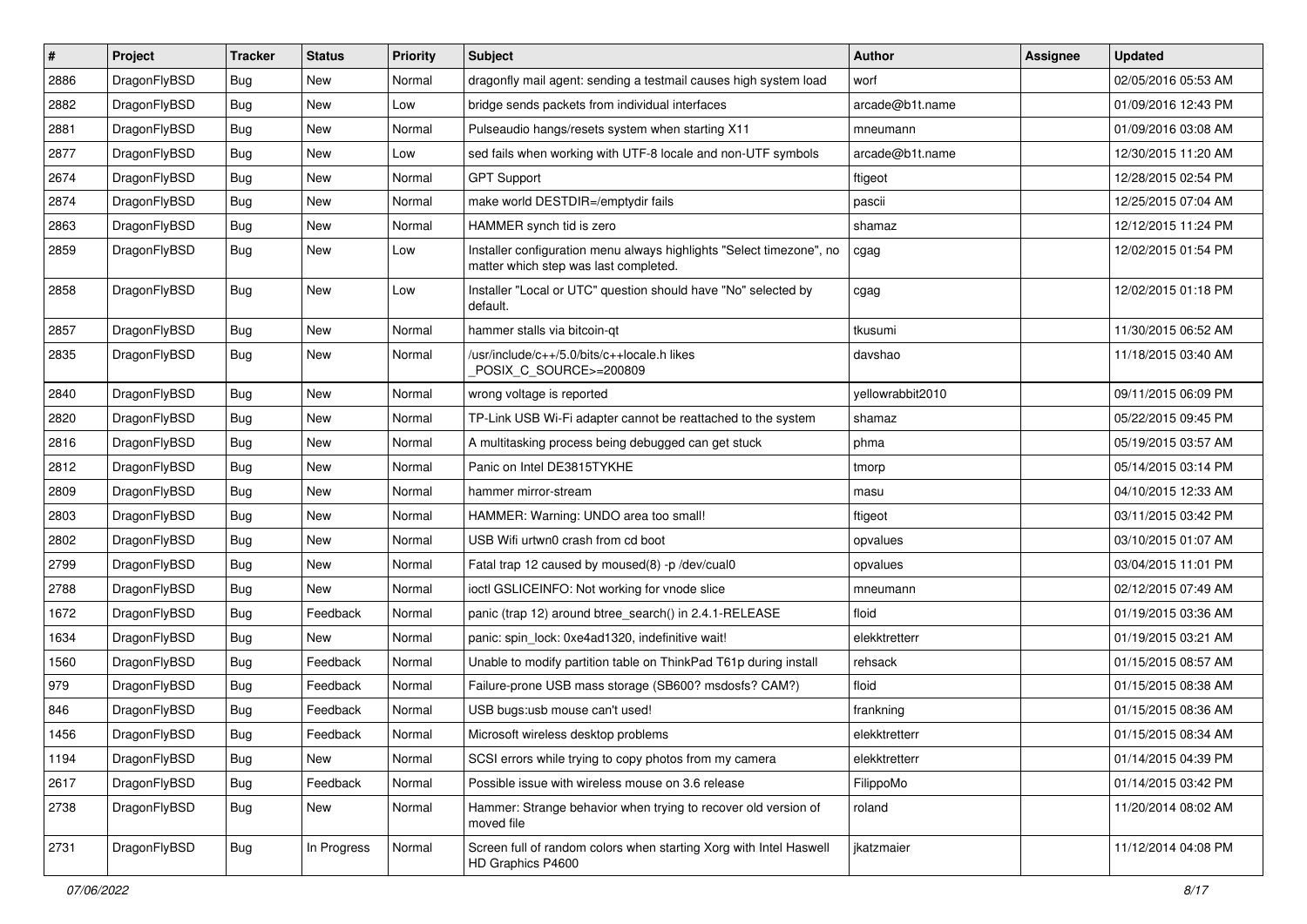| $\vert$ # | <b>Project</b> | <b>Tracker</b> | <b>Status</b> | <b>Priority</b> | <b>Subject</b>                                                                                   | Author            | Assignee | <b>Updated</b>      |
|-----------|----------------|----------------|---------------|-----------------|--------------------------------------------------------------------------------------------------|-------------------|----------|---------------------|
| 2712      | DragonFlyBSD   | Bug            | New           | Normal          | connect(2) returns EINVAL when retrying after ECONNREFUSED                                       | jorisgio          |          | 08/14/2014 05:31 PM |
| 2688      | DragonFlyBSD   | <b>Bug</b>     | <b>New</b>    | Normal          | 67613368bdda7 Fix wrong checks for U4B presence Asrock Z77M<br>difficulty detecting USB keyboard | davshao           |          | 06/28/2014 07:08 PM |
| 2687      | DragonFlyBSD   | <b>Bug</b>     | New           | Normal          | natacontrol software RAID in installer                                                           | csmelosky         |          | 06/22/2014 12:03 PM |
| 2680      | DragonFlyBSD   | Bug            | New           | Low             | boot0cfg update makes box unbootable                                                             | herrgard          |          | 06/10/2014 06:02 AM |
| 2489      | DragonFlyBSD   | Bug            | New           | Normal          | nmalloc doesn't cache VA for allocations > 8KB                                                   | vsrinivas         |          | 06/10/2014 05:51 AM |
| 2490      | DragonFlyBSD   | <b>Bug</b>     | New           | Normal          | nmalloc should color addresses to avoid cache bank conflictsw                                    | vsrinivas         |          | 06/10/2014 05:51 AM |
| 2329      | DragonFlyBSD   | <b>Bug</b>     | <b>New</b>    | Normal          | ibm x3550 & acpi                                                                                 | ano               |          | 06/03/2014 11:37 AM |
| 2629      | DragonFlyBSD   | Bug            | <b>New</b>    | Normal          | Replace gcc44 with llvm34, clang34, and libc++                                                   | tuxillo           |          | 06/02/2014 02:30 PM |
| 1592      | DragonFlyBSD   | Bug            | Feedback      | Normal          | AcpiOSUnmapMemory: Warning, deallocation did not track<br>allocation.                            | eocallaghan       |          | 06/02/2014 07:45 AM |
| 1330      | DragonFlyBSD   | <b>Bug</b>     | Feedback      | Normal          | Hammer, usb disk, SYNCHRONIZE CACHE failure                                                      | josepht           |          | 06/02/2014 04:56 AM |
| 570       | DragonFlyBSD   | <b>Bug</b>     | Feedback      | Normal          | 1.8.x: ACPI problems                                                                             | qhwt+dfly         |          | 06/02/2014 03:45 AM |
| 2652      | DragonFlyBSD   | Bug            | <b>New</b>    | Normal          | 189a0ff3761b47  ix: Implement MSI-X support locks up Lenovo<br>S10 Intel Atom n270               | davshao           |          | 05/14/2014 01:55 AM |
| 1695      | DragonFlyBSD   | <b>Bug</b>     | <b>New</b>    | Normal          | NFS-related system breakdown                                                                     | Anonymous         |          | 04/10/2014 12:35 AM |
| 2657      | DragonFlyBSD   | <b>Bug</b>     | <b>New</b>    | High            | Needs acl to migrate our servers                                                                 | ferney            |          | 03/31/2014 11:37 AM |
| 2473      | DragonFlyBSD   | Bug            | <b>New</b>    | Normal          | Kernel crash when trying to up the wpi0 device (Dfly<br>v3.3.0.758.g47388-DEVELOPMENT)           | tomaz             |          | 02/24/2014 08:50 AM |
| 2619      | DragonFlyBSD   | Bug            | New           | Normal          | DragonFly 3.6 can't be installed on a 6TB volume                                                 | ftigeot           |          | 02/23/2014 11:55 PM |
| 285       | DragonFlyBSD   | Bug            | Feedback      | Low             | interrupt latency with re without ip address configured                                          | thomas.nikolajsen |          | 02/20/2014 10:30 AM |
| 2645      | DragonFlyBSD   | <b>Bug</b>     | New           | Normal          | panic with dsched fq and ioprio                                                                  | jyoung15          |          | 02/20/2014 07:29 AM |
| 1246      | DragonFlyBSD   | Bug            | New           | Normal          | bad resolution (monitor desync) with livedvd                                                     | Przem0l           |          | 02/18/2014 06:29 AM |
| 989       | DragonFlyBSD   | Bug            | <b>New</b>    | Normal          | installer/fdisk trouble with wrapped values                                                      | Discodestroyer    |          | 02/18/2014 06:27 AM |
| 1185      | DragonFlyBSD   | <b>Bug</b>     | <b>New</b>    | High            | need a tool to merge changes into /etc                                                           | wa1ter            |          | 02/18/2014 06:02 AM |
| 1193      | DragonFlyBSD   | <b>Bug</b>     | New           | Normal          | kernel doesn't recognize cdrom drive                                                             | nonsolosoft       |          | 01/25/2014 09:11 PM |
| 2626      | DragonFlyBSD   | Bug            | New           | Normal          | iwn driver drops with error: "firmware error 'iwn intr: fatal firmware<br>error""                | rodyaj            |          | 01/09/2014 05:50 AM |
| 2622      | DragonFlyBSD   | <b>Bug</b>     | <b>New</b>    | Normal          | VAIO FIT15E fn keys support                                                                      | nonsolosoft       |          | 12/31/2013 01:31 AM |
| 2621      | DragonFlyBSD   | <b>Bug</b>     | <b>New</b>    | Normal          | core dump using cdrom                                                                            | nonsolosoft       |          | 12/27/2013 12:43 AM |
| 2620      | DragonFlyBSD   | <b>Bug</b>     | New           | Normal          | moused problem                                                                                   | FilippoMo         |          | 12/20/2013 10:32 AM |
| 2618      | DragonFlyBSD   | Bug            | New           | Normal          | mouse problem on RELEASE-3 6 0                                                                   | FilippoMo         |          | 12/20/2013 03:26 AM |
| 2556      | DragonFlyBSD   | Bug            | Feedback      | Normal          | DragonFly v3.5.0.81.gd3479 - Process signal weirdness                                            | tuxillo           |          | 12/17/2013 03:48 PM |
| 2611      | DragonFlyBSD   | Bug            | New           | Normal          | Change in IP address results in network not working                                              | phma              |          | 12/05/2013 07:55 PM |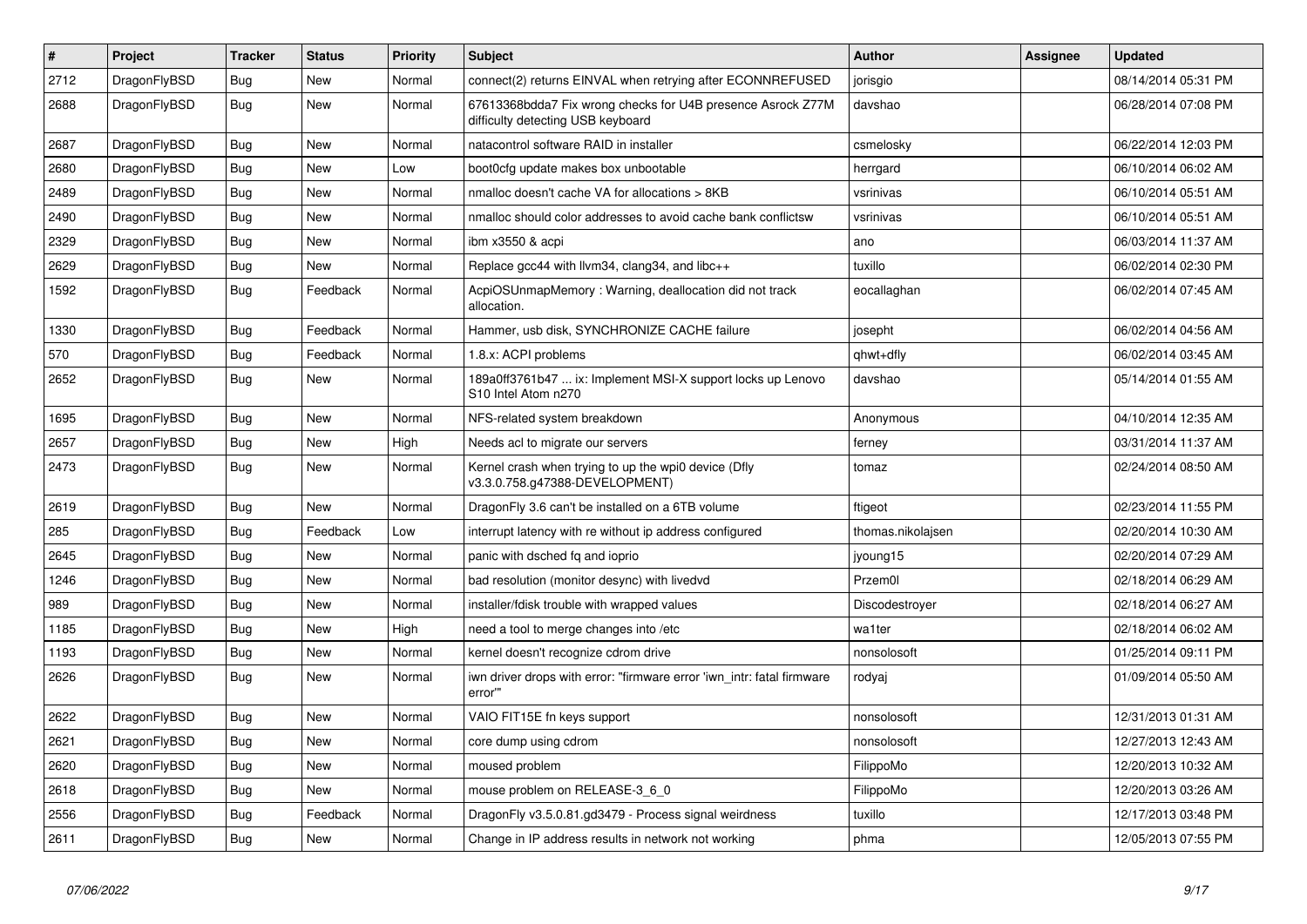| $\pmb{\#}$ | Project      | <b>Tracker</b> | <b>Status</b> | <b>Priority</b> | <b>Subject</b>                                                                                                               | <b>Author</b>     | <b>Assignee</b> | <b>Updated</b>      |
|------------|--------------|----------------|---------------|-----------------|------------------------------------------------------------------------------------------------------------------------------|-------------------|-----------------|---------------------|
| 2609       | DragonFlyBSD | Bug            | New           | Normal          | master: panic: assertion<br>"LWKT_TOKEN_HELD_ANY(vm_object_token(object))" failed in<br>swp_pager_lookup                     | thomas.nikolajsen |                 | 11/28/2013 11:36 AM |
| 2604       | DragonFlyBSD | Bug            | <b>New</b>    | Normal          | dell laptop does not boot with LATEST                                                                                        | isenmann          |                 | 11/20/2013 02:07 AM |
| 2598       | DragonFlyBSD | Bug            | New           | Normal          | i386 via USB Booting                                                                                                         | mbzadegan         |                 | 10/21/2013 02:28 AM |
| 2595       | DragonFlyBSD | <b>Bug</b>     | New           | Normal          | DragonFly 3.4.3 crashes on SUN Blade X6250 with Qlogic ISP 2432<br>FC card                                                   | Turvamies         |                 | 10/07/2013 11:53 AM |
| 2586       | DragonFlyBSD | <b>Bug</b>     | <b>New</b>    | Normal          | pf: "modulate" state seems problematic                                                                                       | srussell          |                 | 09/25/2013 07:36 PM |
| 2569       | DragonFlyBSD | Bug            | New           | Normal          | ctime NFS                                                                                                                    | ferney            |                 | 08/11/2013 04:35 AM |
| 2568       | DragonFlyBSD | <b>Bug</b>     | <b>New</b>    | Normal          | AHCI panic                                                                                                                   | josepht           |                 | 06/07/2013 05:52 PM |
| 2565       | DragonFlyBSD | Bug            | New           | Normal          | "ifconfig ix0 up" panic                                                                                                      | Itpig402a         |                 | 06/03/2013 05:46 AM |
| 2557       | DragonFlyBSD | Bug            | <b>New</b>    | Normal          | stock 3.4.1 kernel halts during booting if dm and dm_target_crypt<br>are loaded and RAID controller is present               | phma              |                 | 05/12/2013 10:38 PM |
| 2552       | DragonFlyBSD | <b>Bug</b>     | New           | Low             | hammer recovery should indicate progress                                                                                     | phma              |                 | 05/03/2013 12:13 AM |
| 2547       | DragonFlyBSD | Bug            | <b>New</b>    | High            | crashed while doing a dry run of pkg_rolling-replace                                                                         | phma              |                 | 04/18/2013 10:40 PM |
| 2136       | DragonFlyBSD | Bug            | New           | Normal          | socketpair() doesn't free file descriptors on copyout failure                                                                | vsrinivas         |                 | 04/05/2013 09:13 AM |
| 2535       | DragonFlyBSD | Bug            | <b>New</b>    | Normal          | Imap processes apparentlt blocked on disk I/O                                                                                | ftigeot           |                 | 04/02/2013 09:31 AM |
| 2529       | DragonFlyBSD | Bug            | <b>New</b>    | Low             | Sundance network adapter is not detected and attached                                                                        | kworr             |                 | 03/25/2013 02:29 AM |
| 2531       | DragonFlyBSD | Bug            | New           | Normal          | camcontrol fails to disable APM                                                                                              | m.lombardi85      |                 | 03/23/2013 12:28 PM |
| 1824       | DragonFlyBSD | Bug            | Feedback      | Normal          | kernel panic, x86, 2.7.3.859.ge5104                                                                                          | akirchhoff135014  |                 | 03/10/2013 07:49 AM |
| 1668       | DragonFlyBSD | Bug            | Feedback      | Normal          | Power button not working                                                                                                     | elekktretterr     |                 | 03/10/2013 06:22 AM |
| 1250       | DragonFlyBSD | Bug            | Feedback      | Normal          | Panic upon plugging an USB flash drive into the machine                                                                      | rumcic            |                 | 03/10/2013 05:17 AM |
| 1249       | DragonFlyBSD | Bug            | Feedback      | Normal          | panic: ffs vfree: freeing free inode                                                                                         | rumcic            |                 | 03/10/2013 05:13 AM |
| 1489       | DragonFlyBSD | Bug            | Feedback      | Normal          | panic: ufs dirbad: bad dir                                                                                                   | rumcic            |                 | 03/10/2013 04:34 AM |
| 1502       | DragonFlyBSD | Bug            | In Progress   | Normal          | Lock while deleting files from nohistory HAMMER directories                                                                  | hasso             |                 | 03/10/2013 04:28 AM |
| 1563       | DragonFlyBSD | Bug            | Feedback      | Normal          | reset(1) doesn't reset terminal to the defaults                                                                              | hasso             |                 | 03/10/2013 04:17 AM |
| 1144       | DragonFlyBSD | Bug            | Feedback      | Normal          | Incorrect clock under KVM                                                                                                    | msylvan           |                 | 03/09/2013 01:17 PM |
| 725        | DragonFlyBSD | Bug            | In Progress   | Low             | 'make distribution' fails w/'ro' /usr/obj                                                                                    | c.turner          |                 | 03/09/2013 01:01 PM |
| 331        | DragonFlyBSD | <b>Bug</b>     | In Progress   | Normal          | ftpsesame (aka Bridging S01E03)                                                                                              | bastyaelvtars     |                 | 03/09/2013 12:28 PM |
| 2520       | DragonFlyBSD | <b>Bug</b>     | New           | Normal          | panic: assertion "IS_SERIALIZED((ifp->if_serializer))" failed in<br>if default serialize assert at /usr/src/sys/net/if.c:437 | ano               |                 | 03/09/2013 12:14 AM |
| 2493       | DragonFlyBSD | <b>Bug</b>     | New           | Normal          | vidcontrol: invalid video mode name                                                                                          | Svarov            |                 | 01/24/2013 09:55 AM |
| 2288       | DragonFlyBSD | Bug            | Feedback      | Normal          | Random IO performance loss introduced since January 1st                                                                      | lentferj          |                 | 01/23/2013 04:21 PM |
| 2396       | DragonFlyBSD | Bug            | Feedback      | High            | Latest 3.1 development version core dumps while destroying master<br><b>PFS</b>                                              | sgeorge           |                 | 01/23/2013 04:10 PM |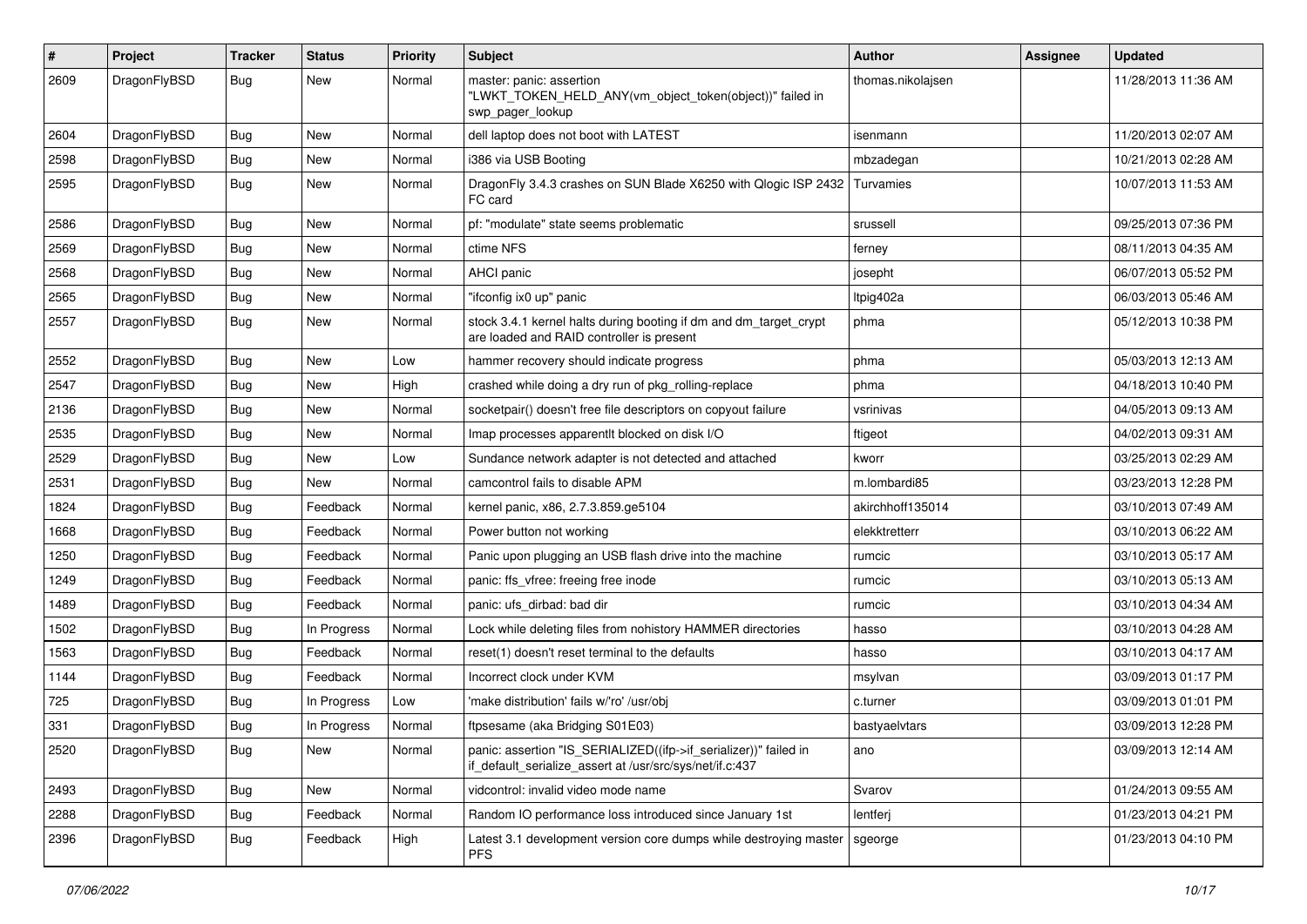| $\sharp$ | Project      | <b>Tracker</b> | <b>Status</b> | <b>Priority</b> | Subject                                                                        | Author            | Assignee | <b>Updated</b>      |
|----------|--------------|----------------|---------------|-----------------|--------------------------------------------------------------------------------|-------------------|----------|---------------------|
| 2436     | DragonFlyBSD | Bug            | New           | Normal          | panic: assertion "lp->lwp_qcpu == dd->cpuid" failed in<br>dfly_acquire_curproc | thomas.nikolajsen |          | 01/23/2013 11:07 AM |
| 2499     | DragonFlyBSD | Bug            | In Progress   | Urgent          | DRAGONFLY 3 2 lockd not responding correctly                                   | Nerzhul           |          | 01/22/2013 12:47 PM |
| 2453     | DragonFlyBSD | <b>Bug</b>     | New           | Normal          | panic: assertion "gd->gd_spinlocks == 0" failed                                | Johannes.Hofmann  |          | 11/12/2012 12:54 PM |
| 2444     | DragonFlyBSD | Bug            | <b>New</b>    | Normal          | Crash during Hammer overnight cleanup                                          | justin            |          | 11/04/2012 07:58 AM |
| 2434     | DragonFlyBSD | <b>Bug</b>     | New           | Normal          | BTX Halted - Boot fails on USB/GUI                                             | lucmv             |          | 10/17/2012 08:12 PM |
| 1525     | DragonFlyBSD | <b>Bug</b>     | <b>New</b>    | Normal          | boehm-gc problems                                                              | hasso             |          | 10/13/2012 07:13 PM |
| 2430     | DragonFlyBSD | Bug            | <b>New</b>    | Normal          | Alternate Password Hash method                                                 | robin.carey1      |          | 10/07/2012 06:28 AM |
| 2421     | DragonFlyBSD | <b>Bug</b>     | New           | High            | Kernel panic: vm_fault: page 0xc0f70000 not busy!                              | lentferj          |          | 10/03/2012 08:16 AM |
| 2423     | DragonFlyBSD | <b>Bug</b>     | New           | Urgent          | After multiple panics/locks, hitting KKASSERT in<br>hammer init cursor         | rumcic            |          | 09/18/2012 02:28 AM |
| 2182     | DragonFlyBSD | Bug            | <b>New</b>    | Normal          | if_msk PHY FIFO underrun/overflow                                              | nonsolosoft       |          | 09/03/2012 06:39 AM |
| 2296     | DragonFlyBSD | <b>Bug</b>     | In Progress   | High            | panic: assertion "m->wire_count > 0" failed                                    | thomas.nikolajsen |          | 08/30/2012 06:09 AM |
| 2412     | DragonFlyBSD | <b>Bug</b>     | New           | Normal          | wlan0 fails to get address via dhclient                                        | nonsolosoft       |          | 08/30/2012 05:55 AM |
| 2403     | DragonFlyBSD | <b>Bug</b>     | <b>New</b>    | Low             | newfs -E doesn't handle /dev/serno device names properly                       | ftigeot           |          | 08/17/2012 05:07 AM |
| 2369     | DragonFlyBSD | <b>Bug</b>     | New           | Normal          | panic: Bad link elm 0xffffffe07edf6068 next->prev != elm                       | jaydg             |          | 08/15/2012 03:04 AM |
| 2347     | DragonFlyBSD | Bug            | Feedback      | High            | Hammer PFSes destroy does not give back full space allocated to<br><b>PFS</b>  | sgeorge           |          | 07/19/2012 01:11 AM |
| 2084     | DragonFlyBSD | Bug            | <b>New</b>    | Normal          | DFBSD v2.11.0.242.g4d317 - panic: zone: entry not free                         | tuxillo           |          | 07/03/2012 01:23 AM |
| 2389     | DragonFlyBSD | <b>Bug</b>     | <b>New</b>    | Normal          | computer crashed while listing processes                                       | phma              |          | 06/18/2012 02:49 PM |
| 2387     | DragonFlyBSD | <b>Bug</b>     | New           | Normal          | hammer ignores -t during dedup                                                 | phma              |          | 06/17/2012 12:30 PM |
| 2371     | DragonFlyBSD | <b>Bug</b>     | New           | Normal          | Timezone problem with America/Sao_Paulo                                        | raitech           |          | 05/17/2012 01:42 PM |
| 2061     | DragonFlyBSD | <b>Bug</b>     | <b>New</b>    | Normal          | USB keyboard boot panic                                                        | sjg               |          | 05/04/2012 12:20 AM |
| 2316     | DragonFlyBSD | Bug            | New           | Normal          | Ungraceful invalid password handling for adding a new user in the<br>installer | rune              |          | 04/27/2012 11:23 PM |
| 2351     | DragonFlyBSD | Bug            | In Progress   | Normal          | DFBSD v3.1.0.579.g44ccf - Stuck during startup, random freezes                 | tuxillo           |          | 04/24/2012 08:21 AM |
| 2345     | DragonFlyBSD | Bug            | In Progress   | Normal          | DFBSD v3.1.0.457.gd679f - NFS panic on diskless station                        | tuxillo           |          | 04/07/2012 05:22 PM |
| 2090     | DragonFlyBSD | <b>Bug</b>     | Feedback      | Normal          | snd_hda does not support headphone automute                                    | justin            |          | 03/29/2012 08:03 PM |
| 2331     | DragonFlyBSD | <b>Bug</b>     | New           | Normal          | reading mouse mode from unopen file descriptor hangs mouse<br>driver           | phma              |          | 03/14/2012 09:43 AM |
| 2324     | DragonFlyBSD | <b>Bug</b>     | New           | Normal          | natacotrol support > 2TB not working even after the ftigeot patch              | zenny             |          | 03/03/2012 01:00 AM |
| 1669     | DragonFlyBSD | <b>Bug</b>     | In Progress   | Normal          | Drive wont open using button                                                   | elekktretterr     |          | 02/29/2012 12:05 PM |
| 1860     | DragonFlyBSD | <b>Bug</b>     | Feedback      | Normal          | Panic while creating UFS fs on vn(4) for initrd                                | matthias          |          | 02/29/2012 07:16 AM |
| 2081     | DragonFlyBSD | <b>Bug</b>     | Feedback      | Normal          | Panic on device "detach" / "failure"                                           | vsrinivas         |          | 02/29/2012 07:11 AM |
| 2319     | DragonFlyBSD | <b>Bug</b>     | New           | Normal          | crypt/passwd forward compat                                                    | c.turner1         |          | 02/28/2012 12:39 PM |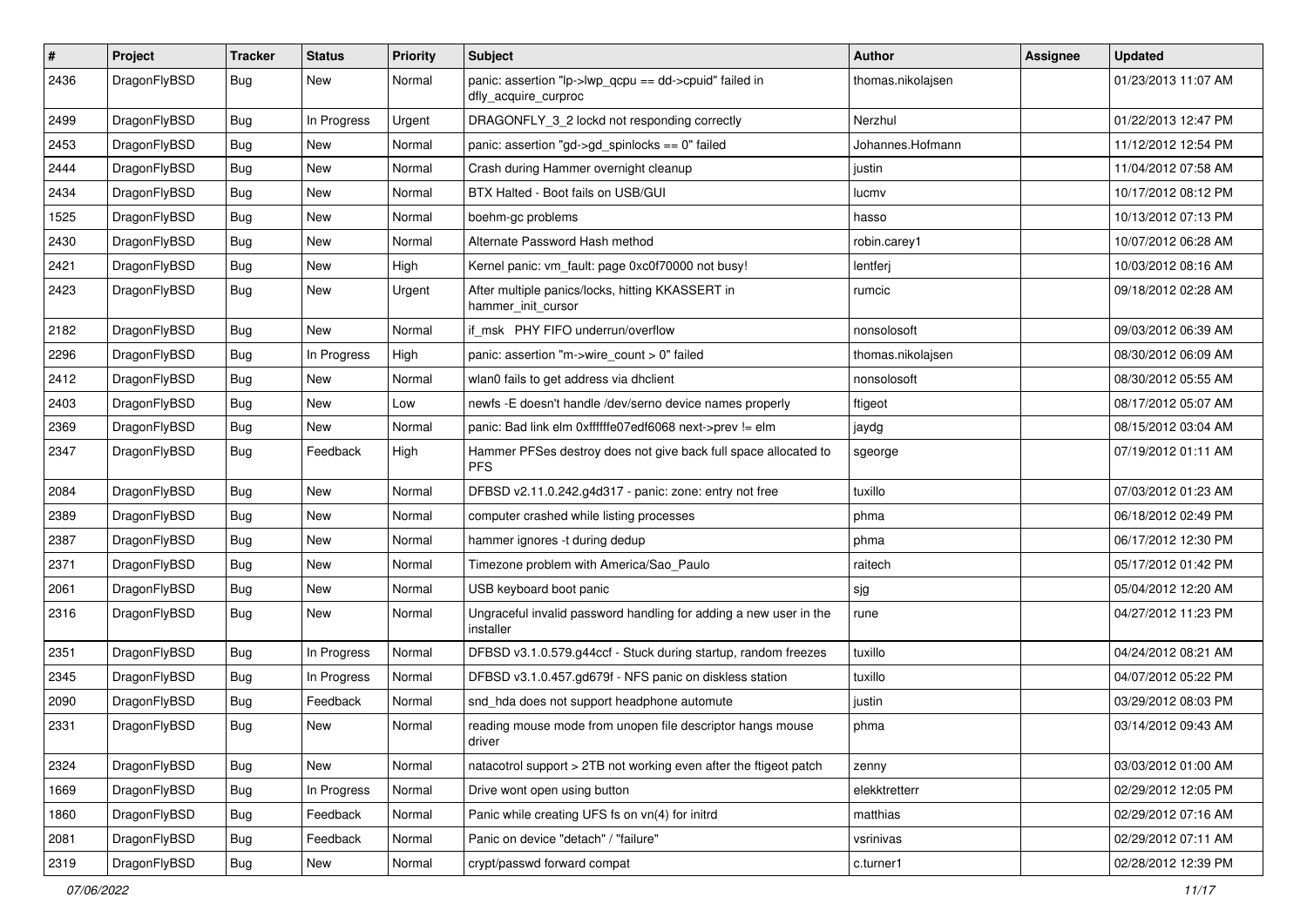| $\sharp$ | Project      | <b>Tracker</b> | <b>Status</b> | <b>Priority</b> | Subject                                                                                                    | <b>Author</b> | Assignee | <b>Updated</b>      |
|----------|--------------|----------------|---------------|-----------------|------------------------------------------------------------------------------------------------------------|---------------|----------|---------------------|
| 2311     | DragonFlyBSD | <b>Bug</b>     | New           | Normal          | Xorg crash having something to do with drm                                                                 | phma          |          | 02/22/2012 09:59 AM |
| 2297     | DragonFlyBSD | Bug            | New           | Normal          | strange NFS (client) error messages / problems                                                             | Anonymous     |          | 02/19/2012 02:59 PM |
| 2308     | DragonFlyBSD | Bug            | New           | Normal          | System freeze when unloading snd_hda                                                                       | jaydg         |          | 02/19/2012 07:15 AM |
| 2306     | DragonFlyBSD | Bug            | New           | Normal          | a crash starts the kernel debugger in text mode, but just reboots in X                                     | phma          |          | 02/11/2012 08:02 PM |
| 2292     | DragonFlyBSD | Bug            | <b>New</b>    | Normal          | re interface with jumbo frames (mtu larger than 1500) hangs after<br>some traffic                          | Anonymous     |          | 01/31/2012 12:11 AM |
| 2283     | DragonFlyBSD | Bug            | New           | Normal          | DFBSD DragonFly v2.13.0.957.g4f459 - pmap_release: page<br>should already be gone 0xc27120bc               | tuxillo       |          | 01/23/2012 03:03 AM |
| 2141     | DragonFlyBSD | Bug            | <b>New</b>    | Urgent          | loader and/or documentation broken                                                                         | sjg           |          | 01/20/2012 10:51 AM |
| 2282     | DragonFlyBSD | <b>Bug</b>     | In Progress   | Normal          | gdb segfaults with certain corefiles                                                                       | tuxillo       |          | 01/18/2012 04:40 PM |
| 2254     | DragonFlyBSD | <b>Bug</b>     | <b>New</b>    | Normal          | panic: assertion "ref < &td->td_toks_end" failed in lwkt_gettoken at<br>/usr/src/sys/kern/lwkt_token.c:588 | eocallaghan   |          | 12/05/2011 10:21 PM |
| 2167     | DragonFlyBSD | Bug            | <b>New</b>    | Normal          | shutdown/reboot fails after uptime msg                                                                     | marino        |          | 11/28/2011 03:01 AM |
| 2248     | DragonFlyBSD | <b>Bug</b>     | New           | Normal          | sysctl panic                                                                                               | pavalos       |          | 11/23/2011 06:23 PM |
| 2245     | DragonFlyBSD | <b>Bug</b>     | <b>New</b>    | Normal          | panic: assertion "ref < &td->td_toks_end" failed in lwkt_gettoken at<br>/usr/src/sys/kern/lwkt_token.c:588 | juanfra684    |          | 11/22/2011 07:41 PM |
| 2224     | DragonFlyBSD | Bug            | <b>New</b>    | Normal          | v2.13.0.291.gaa7ec - Panic on fq while installing world                                                    | tuxillo       |          | 11/18/2011 01:40 AM |
| 2210     | DragonFlyBSD | <b>Bug</b>     | New           | Normal          | Bugtracker cannot assign default project for new users                                                     | ahuete.devel  |          | 11/17/2011 11:30 AM |
| 2199     | DragonFlyBSD | <b>Bug</b>     | <b>New</b>    | Normal          | screen segfaults if utmpx isn't present                                                                    | pavalos       |          | 11/15/2011 10:52 PM |
| 2171     | DragonFlyBSD | <b>Bug</b>     | New           | Normal          | DFBSD v2.13.0.151.gdc8442 - panic: assertion "(*ptep &<br>$(PG_MANAGED PG_V)) == PG_V"$                    | tuxillo       |          | 11/04/2011 05:06 PM |
| 2045     | DragonFlyBSD | Bug            | New           | Normal          | ral(4): Fatal trap 12: page fault while in kernel mode (two panics)                                        | herrgard      |          | 11/03/2011 05:34 PM |
| 2166     | DragonFlyBSD | Bug            | New           | Normal          | DFBSD v2.13.0.109.g05b9d - Strange lockups                                                                 | tuxillo       |          | 10/29/2011 11:20 AM |
| 2161     | DragonFlyBSD | Bug            | New           | Normal          | Outdated xorg.conf file gets installed into etc and screws up mouse                                        | eocallaghan   |          | 10/27/2011 01:51 PM |
| 2164     | DragonFlyBSD | Bug            | New           | Normal          | panic on reboot from usb.                                                                                  | eocallaghan   |          | 10/27/2011 09:29 AM |
| 2158     | DragonFlyBSD | Bug            | <b>New</b>    | Normal          | iwn panics with assertion on boot.                                                                         | eocallaghan   |          | 10/24/2011 04:13 PM |
| 2154     | DragonFlyBSD | Bug            | New           | Normal          | vkernel copyout() doesn't return EFAULT on error                                                           | vsrinivas     |          | 10/20/2011 03:53 AM |
| 2153     | DragonFlyBSD | Bug            | New           | Normal          | Too many unuseful warnings at boot                                                                         | juanfra684    |          | 10/18/2011 10:16 PM |
| 2140     | DragonFlyBSD | Bug            | New           | High            | hammer_io_delallocate panic with 'duplicate entry' message                                                 | ttw           |          | 10/07/2011 12:22 PM |
| 2138     | DragonFlyBSD | <b>Bug</b>     | New           | Normal          | > 100% CPU usage                                                                                           | robin.carey1  |          | 09/26/2011 12:20 PM |
| 2129     | DragonFlyBSD | <b>Bug</b>     | New           | Normal          | DFBSD v2.11.0.661.gf9438 i386 - panic: lockmgr thrd_sleep                                                  | tuxillo       |          | 09/05/2011 09:49 AM |
| 2124     | DragonFlyBSD | <b>Bug</b>     | New           | Normal          | getty repeating too quickly on port /dev/ttyv0                                                             | sgeorge.ml    |          | 09/01/2011 04:28 AM |
| 2125     | DragonFlyBSD | <b>Bug</b>     | New           | Normal          | Weird garbage in dmesg                                                                                     | herrgard      |          | 08/30/2011 08:04 PM |
| 2123     | DragonFlyBSD | <b>Bug</b>     | <b>New</b>    | Normal          | hammer is losing files                                                                                     | schmir        |          | 08/30/2011 07:56 PM |
| 2115     | DragonFlyBSD | <b>Bug</b>     | New           | Normal          | [msk] system freeze after receive some paquet                                                              | bsdsx         |          | 08/22/2011 10:22 AM |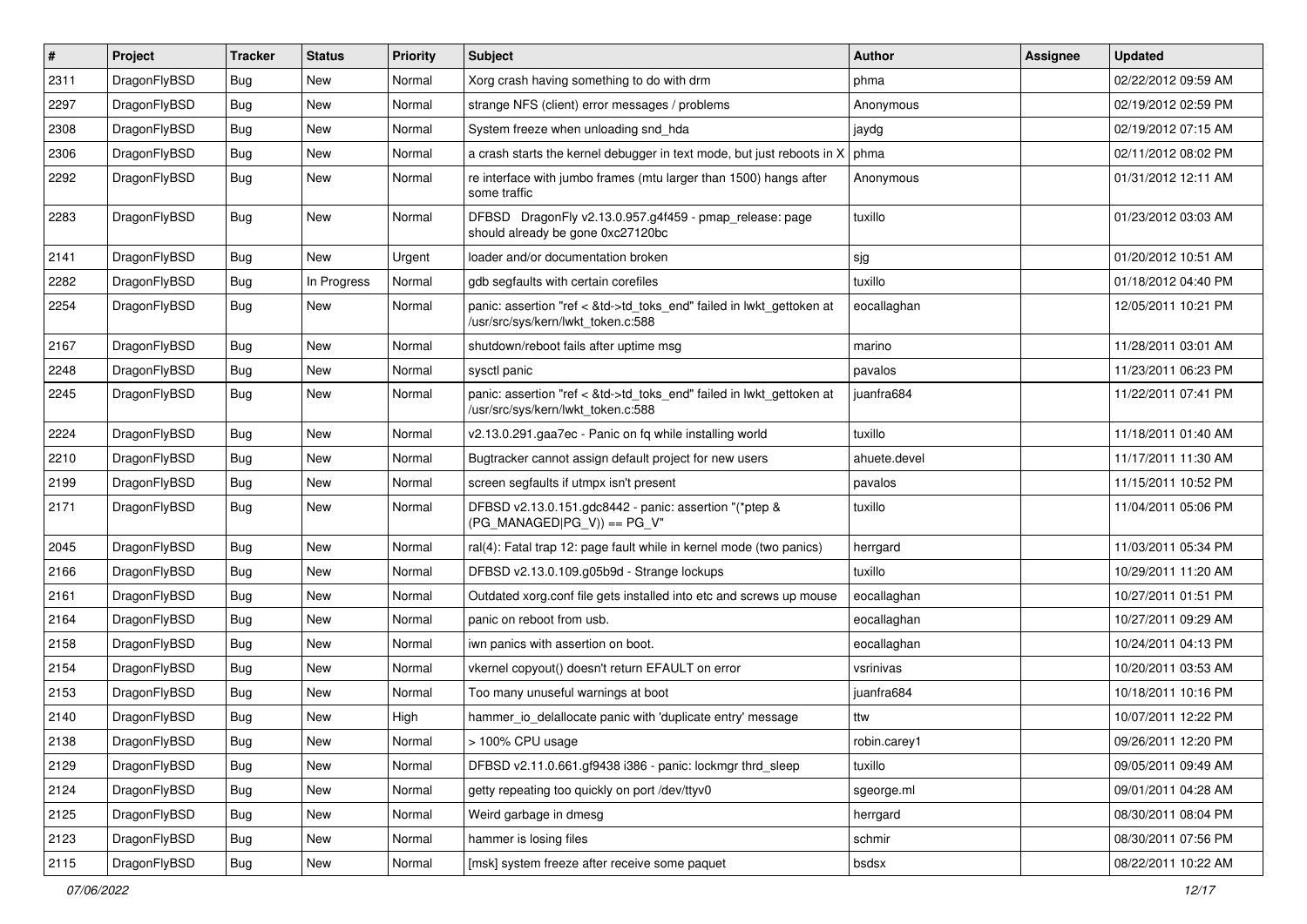| $\vert$ # | <b>Project</b> | <b>Tracker</b> | <b>Status</b> | <b>Priority</b> | <b>Subject</b>                                                                                | <b>Author</b>     | Assignee | <b>Updated</b>      |
|-----------|----------------|----------------|---------------|-----------------|-----------------------------------------------------------------------------------------------|-------------------|----------|---------------------|
| 2117      | DragonFlyBSD   | <b>Bug</b>     | New           | High            | ACPI and/or bce(4) problem with 2.11.0.673.g0d557 on HP DL380<br>G6.                          | pauska            |          | 08/22/2011 10:15 AM |
| 2107      | DragonFlyBSD   | Bug            | New           | Normal          | 2.10.1 sata dvd drive issue                                                                   | ausppc            |          | 07/31/2011 08:41 PM |
| 2104      | DragonFlyBSD   | <b>Bug</b>     | New           | Normal          | network configuration seg. fault on install CD                                                | navratil          |          | 07/26/2011 07:55 AM |
| 2099      | DragonFlyBSD   | Bug            | New           | Normal          | page fault panic in vm system                                                                 | pavalos           |          | 07/10/2011 08:51 AM |
| 1867      | DragonFlyBSD   | <b>Bug</b>     | New           | Normal          | it(4) motherboard and fan problems                                                            | tuxillo           |          | 07/08/2011 10:48 AM |
| 2095      | DragonFlyBSD   | Bug            | New           | Low             | Running installer post-install: Unsupported DFUI transport "                                  | greenrd           |          | 06/26/2011 09:20 AM |
| 2094      | DragonFlyBSD   | <b>Bug</b>     | New           | Normal          | Segfault when gdb printing backtrace from core dump                                           | greenrd           |          | 06/25/2011 04:14 PM |
| 2071      | DragonFlyBSD   | Bug            | New           | High            | Panic on assertion: $(int)(flag->seq - seq) > 0$ in hammer flusher flush<br>after inode error | vsrinivas         |          | 06/12/2011 07:59 AM |
| 2085      | DragonFlyBSD   | <b>Bug</b>     | <b>New</b>    | Normal          | panic: assertion: (m->flags & PG_MAPPED) == 0 in<br>vm_page_free_toq                          | vsrinivas         |          | 06/10/2011 07:48 AM |
| 2080      | DragonFlyBSD   | <b>Bug</b>     | <b>New</b>    | Normal          | panic: lockmgr thrd sleep: called from interrupt, ipi, or hard code<br>section                | rumcic            |          | 05/30/2011 05:06 PM |
| 2082      | DragonFlyBSD   | Bug            | <b>New</b>    | Normal          | dfbsd 2.10.1 amd64 - mc port build error with 'bmake bin-install'                             | sun-doctor        |          | 05/25/2011 07:18 PM |
| 2078      | DragonFlyBSD   | Bug            | New           | Normal          | DFBSD i386 v2.11.0.201.g3ed2f - Panic during installworld into a<br>vn0 device                | tuxillo           |          | 05/19/2011 07:50 PM |
| 2077      | DragonFlyBSD   | Bug            | New           | Normal          | USB devices conflicting                                                                       | srussell          |          | 05/17/2011 05:12 PM |
| 2072      | DragonFlyBSD   | <b>Bug</b>     | <b>New</b>    | Normal          | Fatal trap 12: stopped at lwkt_send_ipiq3                                                     | rumcic            |          | 05/17/2011 04:12 AM |
| 2075      | DragonFlyBSD   | <b>Bug</b>     | New           | Normal          | pflogd on x86 64                                                                              | fanch             |          | 05/16/2011 04:04 PM |
| 1874      | DragonFlyBSD   | <b>Bug</b>     | <b>New</b>    | Normal          | mpd listening on all IPs, accepting only on one                                               | rumcic            |          | 05/08/2011 01:01 PM |
| 2052      | DragonFlyBSD   | Bug            | New           | Normal          | Kernel panic: CPU APIC ID out of range                                                        | Anonymous         |          | 05/02/2011 11:06 AM |
| 2055      | DragonFlyBSD   | <b>Bug</b>     | <b>New</b>    | Normal          | $ssh + IPV6 + bridge \Rightarrow$ connection freezes                                          | steve             |          | 04/24/2011 07:13 PM |
| 2051      | DragonFlyBSD   | Bug            | <b>New</b>    | Normal          | No ipv6 lan route entry created on 2.10                                                       | ftigeot           |          | 04/21/2011 10:37 AM |
| 2048      | DragonFlyBSD   | Bug            | <b>New</b>    | Normal          | panic: ffs sync: rofs mod                                                                     | pavalos           |          | 04/12/2011 05:45 AM |
| 1984      | DragonFlyBSD   | <b>Bug</b>     | <b>New</b>    | Normal          | hammer mount fails after crash - HAMMER: FIFO record bad head<br>signature                    | thomas.nikolajsen |          | 03/08/2011 06:57 PM |
| 2004      | DragonFlyBSD   | <b>Bug</b>     | <b>New</b>    | Normal          | LWKT_WAIT_IPIQ panic                                                                          | steve             |          | 03/08/2011 05:46 PM |
| 2008      | DragonFlyBSD   | Bug            | New           | Normal          | lwkt setcpu remote: td->td flags 00800621 console flood                                       | pavalos           |          | 03/06/2011 09:37 PM |
| 2020      | DragonFlyBSD   | <b>Bug</b>     | New           | Low             | Port brcm80211 driver from Linux to DragonFly BSD                                             | studer            |          | 03/05/2011 10:54 PM |
| 1990      | DragonFlyBSD   | Bug            | New           | Normal          | /mnt too large to mount                                                                       | peur.neu          |          | 02/16/2011 11:24 PM |
| 1873      | DragonFlyBSD   | <b>Bug</b>     | New           | Normal          | Panic upon usb mouse detach and reattaching                                                   | rumcic            |          | 02/01/2011 09:53 AM |
| 1949      | DragonFlyBSD   | Bug            | New           | Normal          | iwn panic                                                                                     | pavalos           |          | 01/30/2011 03:21 AM |
| 1961      | DragonFlyBSD   | Bug            | New           | Normal          | Can't create dump from DDB                                                                    | shamaz            |          | 01/29/2011 09:02 PM |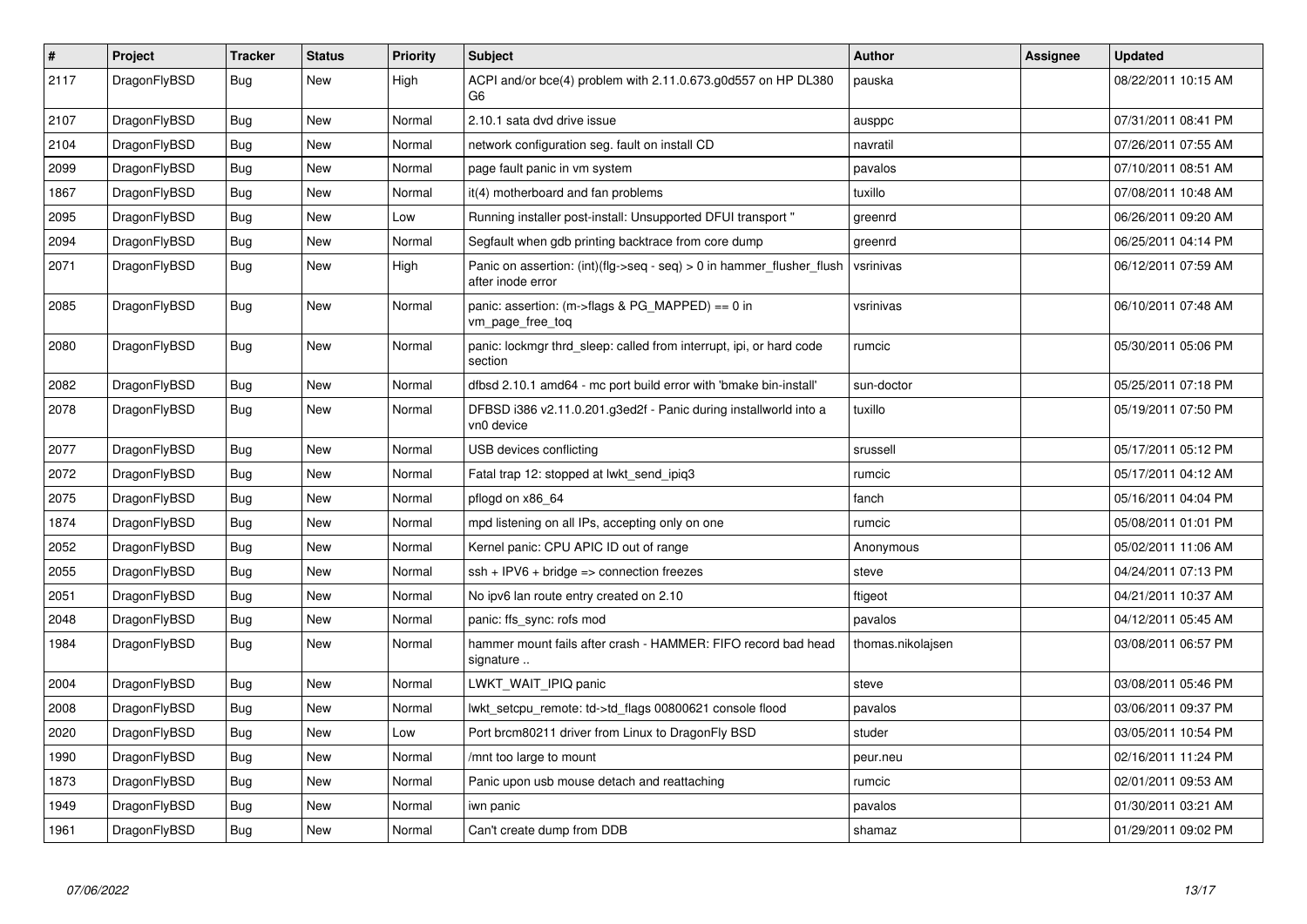| #    | Project      | <b>Tracker</b> | <b>Status</b> | <b>Priority</b> | <b>Subject</b>                                                                                                                                                                                    | <b>Author</b>      | <b>Assignee</b> | <b>Updated</b>      |
|------|--------------|----------------|---------------|-----------------|---------------------------------------------------------------------------------------------------------------------------------------------------------------------------------------------------|--------------------|-----------------|---------------------|
| 1884 | DragonFlyBSD | Bug            | New           | Normal          | System completely freezes while listening music (devbuf: malloc<br>limit exceeded)                                                                                                                | shamaz             |                 | 01/24/2011 05:00 PM |
| 1959 | DragonFlyBSD | Bug            | <b>New</b>    | Normal          | DFBSD v2.9.1.422.gc98f2 - Panic during boot - IPv6 and PF                                                                                                                                         | tuxillo            |                 | 01/13/2011 03:37 AM |
| 1951 | DragonFlyBSD | Bug            | New           | Normal          | dma_timeouts at phyaddr on a good hdd                                                                                                                                                             | peur.neu           |                 | 01/04/2011 07:12 AM |
| 1944 | DragonFlyBSD | Bug            | New           | Normal          | panic: backing_object 0xdea7b258 was somehow re-referenced<br>during collapse!                                                                                                                    | sepherosa          |                 | 12/27/2010 02:06 AM |
| 1943 | DragonFlyBSD | Bug            | <b>New</b>    | Normal          | hammer assertion panic                                                                                                                                                                            | peter              |                 | 12/27/2010 12:45 AM |
| 1941 | DragonFlyBSD | Bug            | New           | Normal          | wlan config crash                                                                                                                                                                                 | abandon.every.hope |                 | 12/24/2010 07:54 PM |
| 599  | DragonFlyBSD | Bug            | New           | Urgent          | 1.9.0 reproducable panic                                                                                                                                                                          | pavalos            |                 | 12/22/2010 01:08 AM |
| 1939 | DragonFlyBSD | Bug            | <b>New</b>    | Normal          | Panic on nightly build and stress test box                                                                                                                                                        | lentferj           |                 | 12/18/2010 08:41 AM |
| 1935 | DragonFlyBSD | Bug            | New           | Normal          | mouse does not work after switching between x and console                                                                                                                                         | shamaz             |                 | 12/13/2010 10:06 AM |
| 1463 | DragonFlyBSD | Bug            | New           | Normal          | Mountroot before drives are initialized                                                                                                                                                           | elekktretterr      |                 | 12/07/2010 01:30 PM |
| 1923 | DragonFlyBSD | Bug            | New           | Normal          | Abysmal NFS performance with IPv6                                                                                                                                                                 | ftigeot            |                 | 12/05/2010 09:34 PM |
| 1917 | DragonFlyBSD | Bug            | <b>New</b>    | Normal          | panic: assertion: (RB_EMPTY(&ip->rec_tree) && (ip->flags &<br>HAMMER_INODE_XDIRTY) == 0)    (!RB_EMPTY(&ip->rec_tree)<br>&& (ip->flags & HAMMER INODE XDIRTY) != 0) in<br>hammer_flush_inode_done | qhwt.dfly          |                 | 11/24/2010 03:23 AM |
| 1920 | DragonFlyBSD | Bug            | New           | High            | system hangs                                                                                                                                                                                      | zhtw               |                 | 11/22/2010 08:59 AM |
| 1916 | DragonFlyBSD | Bug            | <b>New</b>    | Normal          | Constant crashes on x86 64 with UFS                                                                                                                                                               | lentferj           |                 | 11/21/2010 07:40 PM |
| 1913 | DragonFlyBSD | Bug            | New           | Normal          | panic: assertion: ip->flush_state != HAMMER_FST_FLUSH in<br>hammer_flush_inode_core                                                                                                               | swildner           |                 | 11/20/2010 05:27 PM |
| 1907 | DragonFlyBSD | Bug            | New           | Normal          | Hammer crash in hammer flusher flush()                                                                                                                                                            | swildner           |                 | 11/11/2010 05:07 AM |
| 1882 | DragonFlyBSD | Bug            | New           | Low             | Idea for handling new USB vendor/device codes                                                                                                                                                     | bmk                |                 | 10/20/2010 12:15 PM |
| 1786 | DragonFlyBSD | Bug            | <b>New</b>    | Normal          | Calling NULL function pointer initiates panic loop                                                                                                                                                | sjg                |                 | 10/11/2010 05:28 PM |
| 1861 | DragonFlyBSD | <b>Bug</b>     | New           | Normal          | panic via kprintf (lockmgr called in a hard section)                                                                                                                                              | vsrinivas          |                 | 10/11/2010 12:56 AM |
| 2353 | DragonFlyBSD | <b>Bug</b>     | In Progress   | Normal          | panic: assertion "gd->gd_spinlocks_wr == 0" failed in<br>bsd4_schedulerclock                                                                                                                      | jaydg              | alexh           | 11/28/2012 01:57 AM |
| 2100 | DragonFlyBSD | <b>Bug</b>     | Feedback      | Normal          | devfs related panic                                                                                                                                                                               | sepherosa          | alexh           | 07/10/2011 02:29 PM |
| 1538 | DragonFlyBSD | <b>Bug</b>     | New           | Low             | mountroot should probe file systems                                                                                                                                                               | corecode           | alexh           | 11/24/2010 06:35 PM |
| 1430 | DragonFlyBSD | Bug            | <b>New</b>    | Normal          | Buggy $w(1)$ ?                                                                                                                                                                                    | hasso              | alexh           | 11/24/2010 08:09 AM |
| 1127 | DragonFlyBSD | <b>Bug</b>     | Feedback      | Low             | cdrom drive not detected                                                                                                                                                                          | tgr                | corecode        | 01/15/2015 08:55 AM |
| 1831 | DragonFlyBSD | <b>Bug</b>     | Feedback      | High            | HAMMER "malloc limit exceeded" panic                                                                                                                                                              | eocallaghan        | dillon          | 06/04/2022 04:38 AM |
| 1411 | DragonFlyBSD | <b>Bug</b>     | Feedback      | Normal          | Burning doesn't work with ahci(4)                                                                                                                                                                 | hasso              | dillon          | 05/11/2021 04:00 AM |
| 2819 | DragonFlyBSD | <b>Bug</b>     | In Progress   | Normal          | Random micro system freezes after a week of uptime                                                                                                                                                | ftigeot            | dillon          | 08/16/2015 08:46 PM |
| 2092 | DragonFlyBSD | <b>Bug</b>     | New           | Normal          | Panic: Bad link elm 0x next->prev != elm                                                                                                                                                          | masterblaster      | dillon          | 12/04/2011 12:49 PM |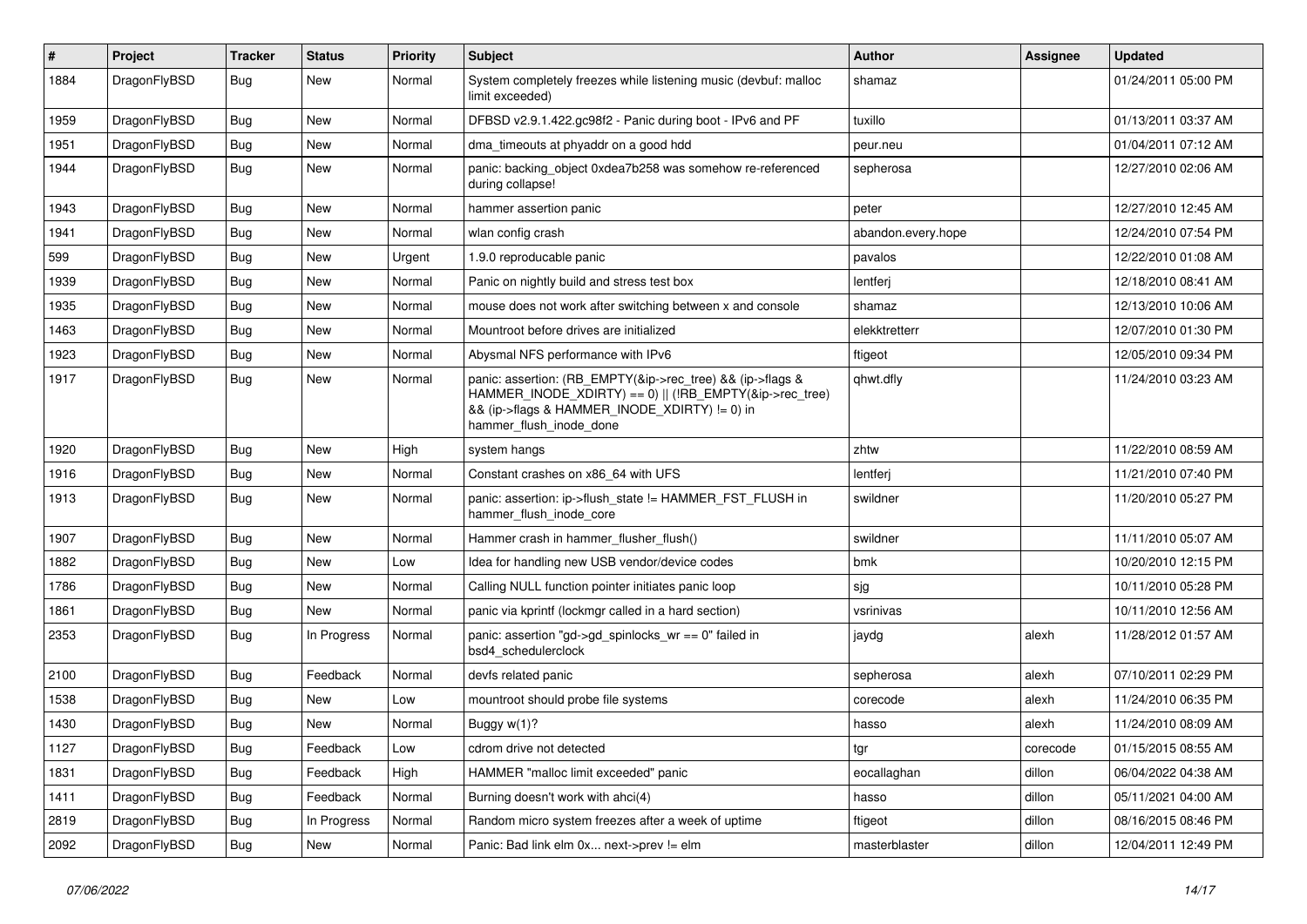| $\#$ | Project      | <b>Tracker</b> | <b>Status</b> | <b>Priority</b> | <b>Subject</b>                                                                                                                                           | <b>Author</b> | Assignee  | <b>Updated</b>      |
|------|--------------|----------------|---------------|-----------------|----------------------------------------------------------------------------------------------------------------------------------------------------------|---------------|-----------|---------------------|
| 2037 | DragonFlyBSD | <b>Bug</b>     | Feedback      | Normal          | Panic Bad link elm while building packages                                                                                                               | ftigeot       | dillon    | 04/21/2011 07:20 AM |
| 1593 | DragonFlyBSD | <b>Bug</b>     | Feedback      | Normal          | panic: assertion: $ccb == ap > ap$ err $ccb$ in ahci put err $ccb$                                                                                       | ftigeot       | ftigeot   | 05/15/2022 05:09 AM |
| 2870 | DragonFlyBSD | <b>Bug</b>     | New           | High            | Broken text and icons when glamor acceleration is used                                                                                                   | 375gnu        | ftigeot   | 01/31/2016 12:13 AM |
| 1964 | DragonFlyBSD | <b>Bug</b>     | New           | Normal          | iwn (panic assertion : wlan assert serialized)                                                                                                           | sjmm.ptr      | josepht   | 02/01/2011 12:57 PM |
| 1946 | DragonFlyBSD | <b>Bug</b>     | <b>New</b>    | Normal          | ieee80211 panic                                                                                                                                          | pavalos       | josepht   | 01/27/2011 06:00 PM |
| 385  | DragonFlyBSD | <b>Bug</b>     | Feedback      | Low             | Mail archive address removal                                                                                                                             | justin        | justin    | 03/09/2013 11:24 AM |
| 1969 | DragonFlyBSD | <b>Bug</b>     | New           | Normal          | pf-related network problem                                                                                                                               | pavalos       | lentferj  | 02/01/2011 06:57 PM |
| 679  | DragonFlyBSD | <b>Bug</b>     | New           | Low             | Netgraph backward compatibility for old *LEN constants                                                                                                   | nant          | nant      | 02/18/2014 05:45 AM |
| 2549 | DragonFlyBSD | <b>Bug</b>     | In Progress   | Normal          | netgraph7: Kernel page fault.                                                                                                                            | russiane39    | nant      | 05/10/2013 11:20 PM |
| 2822 | DragonFlyBSD | <b>Bug</b>     | New           | Normal          | USB 3.0 stick throws "reading primary partition table: error<br>accessing offset 000[] for 152" error, while the stick works on any<br>other OS I tested | revuwa        | profmakx  | 06/29/2015 05:56 AM |
| 600  | DragonFlyBSD | Bug            | <b>New</b>    | Low             | /sys/libkern/karc4random                                                                                                                                 | robin carey5  | profmakx  | 01/19/2015 03:07 AM |
| 2746 | DragonFlyBSD | <b>Bug</b>     | New           | Normal          | some fraction of xterms started from the xmonad window manager<br>get killed with SIGALRM                                                                | isenmann      | profmakx  | 12/28/2014 02:51 AM |
| 168  | DragonFlyBSD | <b>Bug</b>     | In Progress   | Normal          | Livelocked limit engaged while trying to setup IPW wireless                                                                                              | mschacht      | sepherosa | 05/11/2021 04:05 AM |
| 2825 | DragonFlyBSD | <b>Bug</b>     | New           | High            | 3x dhclient = hanging system (objcache exhausted)                                                                                                        | jaccovonb     | sepherosa | 05/11/2021 03:55 AM |
| 1769 | DragonFlyBSD | <b>Bug</b>     | New           | Normal          | panic: assertion: _tp->tt_msg->tt_cpuid == mycpuid in<br>tcp callout active                                                                              | pavalos       | sjg       | 05/15/2022 11:07 AM |
| 1302 | DragonFlyBSD | <b>Bug</b>     | In Progress   | Normal          | Checkpoint regression?                                                                                                                                   | sjg           | sjg       | 07/10/2013 05:22 PM |
| 1532 | DragonFlyBSD | <b>Bug</b>     | <b>New</b>    | Low             | jemalloc doesn't work on DragonFly                                                                                                                       | hasso         | sjg       | 08/02/2011 01:14 AM |
| 2585 | DragonFlyBSD | <b>Bug</b>     | New           | Normal          | Dfly 3.4.3 on ESXi 5.1, HP Smart Array P410 passthrough<br>recognised, but not functioning                                                               | yggdrasil     | swildner  | 05/09/2022 08:14 AM |
| 1714 | DragonFlyBSD | <b>Bug</b>     | New           | Low             | hwpmc                                                                                                                                                    | alexh         | swildner  | 08/18/2012 02:03 PM |
| 341  | DragonFlyBSD | <b>Bug</b>     | New           | Normal          | Vinum erroneously repors devices as busy                                                                                                                 | corecode      | swildner  | 01/21/2012 04:50 AM |
| 2265 | DragonFlyBSD | <b>Bug</b>     | New           | Normal          | mbsrtowcs does not properly handle invalid mbstate_t in ps                                                                                               | c.turner1     | swildner  | 01/10/2012 07:56 PM |
| 2252 | DragonFlyBSD | <b>Bug</b>     | New           | Low             | snd hda not useable if loaded via /boot/loader.conf                                                                                                      | xbit          | swildner  | 12/14/2011 12:23 AM |
| 742  | DragonFlyBSD | <b>Bug</b>     | In Progress   | Normal          | umount problems with multiple mounts                                                                                                                     | corecode      | tuxillo   | 06/25/2022 04:02 AM |
| 731  | DragonFlyBSD | <b>Bug</b>     | <b>New</b>    | Normal          | system freeze on "slice too large"                                                                                                                       | corecode      | tuxillo   | 06/25/2022 04:01 AM |
| 3318 | DragonFlyBSD | Bug            | In Progress   | Normal          | Segmenation fault when a process resumed with checkpt exits                                                                                              | zabolekar     | tuxillo   | 06/18/2022 08:24 AM |
| 1921 | DragonFlyBSD | <b>Bug</b>     | In Progress   | Normal          | we miss mlockall                                                                                                                                         | alexh         | tuxillo   | 06/18/2022 04:08 AM |
| 3028 | DragonFlyBSD | <b>Bug</b>     | In Progress   | Normal          | installer: confusion of set/get disk encryption passphrase dialogs                                                                                       | liweitianux   | tuxillo   | 06/03/2022 05:13 PM |
| 1876 | DragonFlyBSD | <b>Bug</b>     | New           | Normal          | devfs in jail + logging out from console(ttyv1+) -> panic                                                                                                | qhwt.dfly     | tuxillo   | 05/31/2022 03:24 PM |
| 3314 | DragonFlyBSD | <b>Bug</b>     | New           | Normal          | Bring virtio console(4) from FreeBSD                                                                                                                     | tuxillo       | tuxillo   | 05/29/2022 08:24 AM |
| 1397 | DragonFlyBSD | Bug            | Feedback      | Normal          | jobs -I output inconsistency when called from script                                                                                                     | Anonymous     | tuxillo   | 05/15/2022 05:07 AM |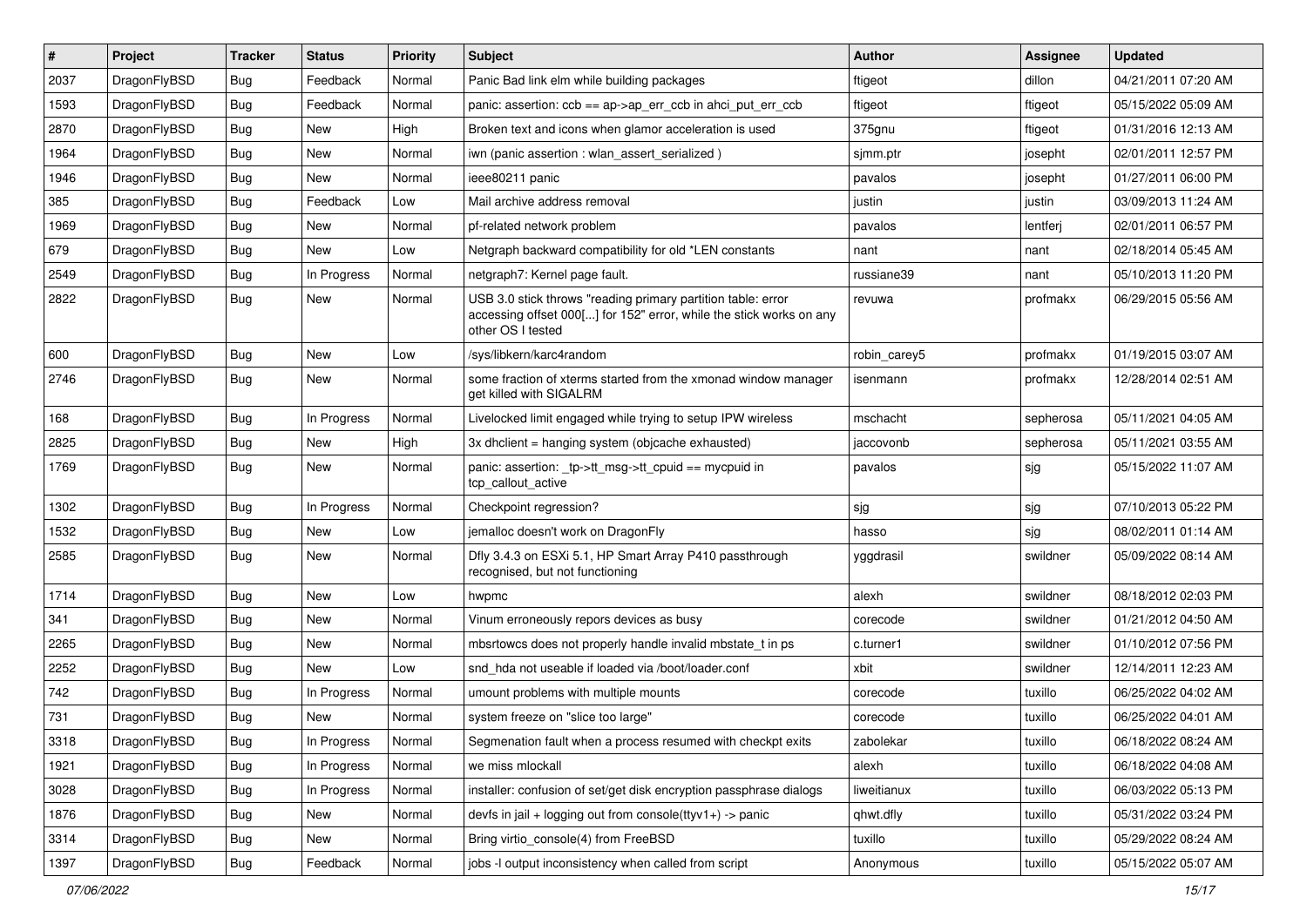| $\vert$ # | Project      | <b>Tracker</b> | <b>Status</b> | <b>Priority</b> | Subject                                                                                      | <b>Author</b>  | <b>Assignee</b> | <b>Updated</b>      |
|-----------|--------------|----------------|---------------|-----------------|----------------------------------------------------------------------------------------------|----------------|-----------------|---------------------|
| 1819      | DragonFlyBSD | <b>Bug</b>     | In Progress   | Low             | truss - Major revamping task list                                                            | tuxillo        | tuxillo         | 11/27/2021 08:45 AM |
| 3295      | DragonFlyBSD | <b>Bug</b>     | In Progress   | Normal          | Adapt devel/libvirt for nvmm                                                                 | tuxillo        | tuxillo         | 11/03/2021 04:56 PM |
| 1428      | DragonFlyBSD | <b>Bug</b>     | Feedback      | Low             | POSIX.1e implementation is too old                                                           | hasso          | tuxillo         | 05/11/2021 04:00 AM |
| 1293      | DragonFlyBSD | <b>Bug</b>     | New           | Normal          | 2.2.1-REL Installer Request                                                                  | mk             | tuxillo         | 05/11/2021 04:00 AM |
| 998       | DragonFlyBSD | <b>Bug</b>     | In Progress   | Normal          | Unconfiguring a vn while it is mounted                                                       | rumcic         | tuxillo         | 05/11/2021 04:00 AM |
| 1587      | DragonFlyBSD | Bug            | Feedback      | Normal          | can't gdb across fork                                                                        | corecode       | tuxillo         | 05/11/2021 03:54 AM |
| 1584      | DragonFlyBSD | Bug            | In Progress   | Normal          | can't use ssh from jail: debug1: read_passphrase: can't open<br>/dev/tty: Device busy        | corecode       | tuxillo         | 05/11/2021 03:53 AM |
| 1583      | DragonFlyBSD | <b>Bug</b>     | In Progress   | Normal          | panic: assertion: cursor->trans->sync_lock_refs > 0 in<br>hammer_recover_cursor              | corecode       | tuxillo         | 05/11/2021 03:53 AM |
| 1556      | DragonFlyBSD | <b>Bug</b>     | New           | Normal          | many processes stuck in "hmrrcm", system unusable                                            | corecode       | tuxillo         | 05/11/2021 03:52 AM |
| 1547      | DragonFlyBSD | <b>Bug</b>     | In Progress   | Normal          | disklabel64 automatic sizing                                                                 | corecode       | tuxillo         | 05/11/2021 03:52 AM |
| 1528      | DragonFlyBSD | <b>Bug</b>     | In Progress   | Normal          | ktrace does not show proper return values for pipe(2)                                        | corecode       | tuxillo         | 05/11/2021 03:52 AM |
| 1475      | DragonFlyBSD | <b>Bug</b>     | In Progress   | Normal          | kernel blocks with low memory and syscons setting a high res mode<br>scrollback              | corecode       | tuxillo         | 05/11/2021 03:52 AM |
| 1474      | DragonFlyBSD | <b>Bug</b>     | New           | Normal          | ithread 1 unexpectedly rescheduled                                                           | corecode       | tuxillo         | 05/11/2021 03:52 AM |
| 1469      | DragonFlyBSD | <b>Bug</b>     | In Progress   | Normal          | Hammer history security concern                                                              | corecode       | tuxillo         | 05/11/2021 03:52 AM |
| 1442      | DragonFlyBSD | Bug            | New           | Normal          | blocking SIGSEGV and triggering a segment violation produces an<br>all CPU consuming process | corecode       | tuxillo         | 05/11/2021 03:52 AM |
| 1440      | DragonFlyBSD | <b>Bug</b>     | New           | Normal          | ptrace/gdb doesn't work after process blocks SIGTRAP                                         | corecode       | tuxillo         | 05/11/2021 03:52 AM |
| 1287      | DragonFlyBSD | <b>Bug</b>     | Feedback      | Normal          | altq configuration doesn't work                                                              | corecode       | tuxillo         | 05/11/2021 03:51 AM |
| 1198      | DragonFlyBSD | <b>Bug</b>     | New           | High            | DDB loops panic in db read bytes                                                             | corecode       | tuxillo         | 05/11/2021 03:51 AM |
| 1030      | DragonFlyBSD | <b>Bug</b>     | In Progress   | Normal          | msdosfs umount panic                                                                         | corecode       | tuxillo         | 05/11/2021 03:51 AM |
| 911       | DragonFlyBSD | <b>Bug</b>     | Feedback      | Normal          | kidload/kernel linker can exceed malloc reserve and panic system                             | corecode       | tuxillo         | 05/11/2021 03:51 AM |
| 901       | DragonFlyBSD | <b>Bug</b>     | Feedback      | Normal          | route show needs to get data from all cpus                                                   | corecode       | tuxillo         | 05/11/2021 03:50 AM |
| 847       | DragonFlyBSD | <b>Bug</b>     | Feedback      | Normal          | processes getting stuck on mount point                                                       | corecode       | tuxillo         | 05/11/2021 03:50 AM |
| 781       | DragonFlyBSD | Bug            | In Progress   | Normal          | fdisk uses wrong geometry on usb flash drives                                                | corecode       | tuxillo         | 05/11/2021 03:50 AM |
| 2358      | DragonFlyBSD | <b>Bug</b>     | In Progress   | Normal          | DFBSD v3.0.2.32.g928ca - panic: hammer: insufficient undo FIFO<br>space!                     | tuxillo        | tuxillo         | 05/10/2021 02:50 AM |
| 3205      | DragonFlyBSD | Bug            | Feedback      | High            | Go compiler net test failing                                                                 | t_dfbsd        | tuxillo         | 05/10/2021 02:45 AM |
| 1390      | DragonFlyBSD | Bug            | In Progress   | Normal          | Use id_t type for {get,set}priority()                                                        | Anonymous      | tuxillo         | 07/05/2019 02:18 AM |
| 2416      | DragonFlyBSD | <b>Bug</b>     | New           | Normal          | ".' entry can be removed on mounted nfs filesystem                                           | ftigeot        | tuxillo         | 06/03/2014 04:40 AM |
| 1579      | DragonFlyBSD | <b>Bug</b>     | Feedback      | Normal          | dfly 2.4.1 does not like HP DL360G4p and Smart Array 6400 with<br>MSA20                      | tomaz.borstnar | tuxillo         | 06/02/2014 02:44 PM |
| 2496      | DragonFlyBSD | <b>Bug</b>     | New           | Normal          | NTFS malloc limit exceeded                                                                   | plasmob        | tuxillo         | 02/19/2013 08:47 AM |